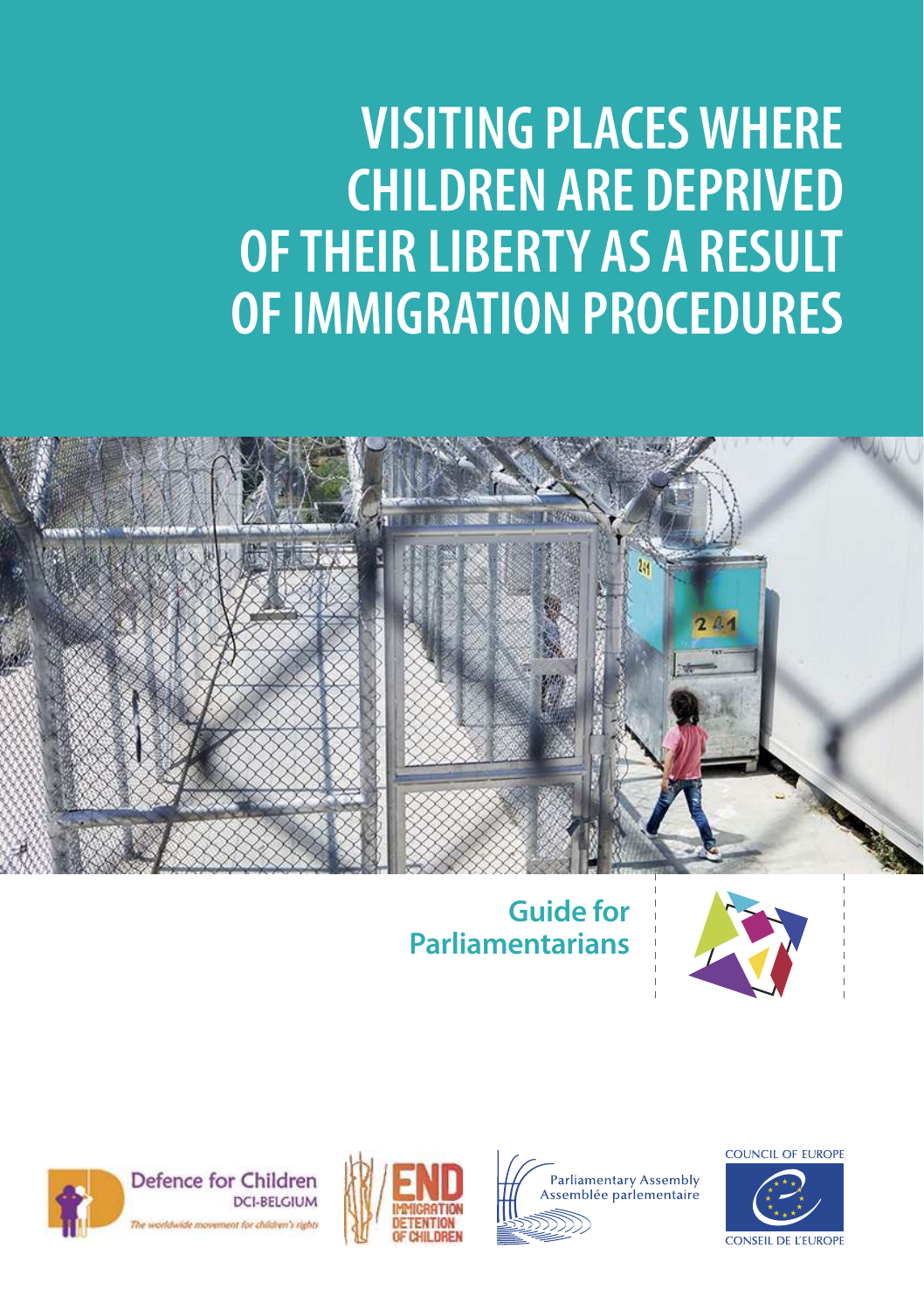### **VISITING PLACES WHERE CHILDREN ARE DEPRIVED OF THEIR LIBERTY AS A RESULT OF IMMIGRATION PROCEDURES**

Guide for Parliamentarians

Council of Europe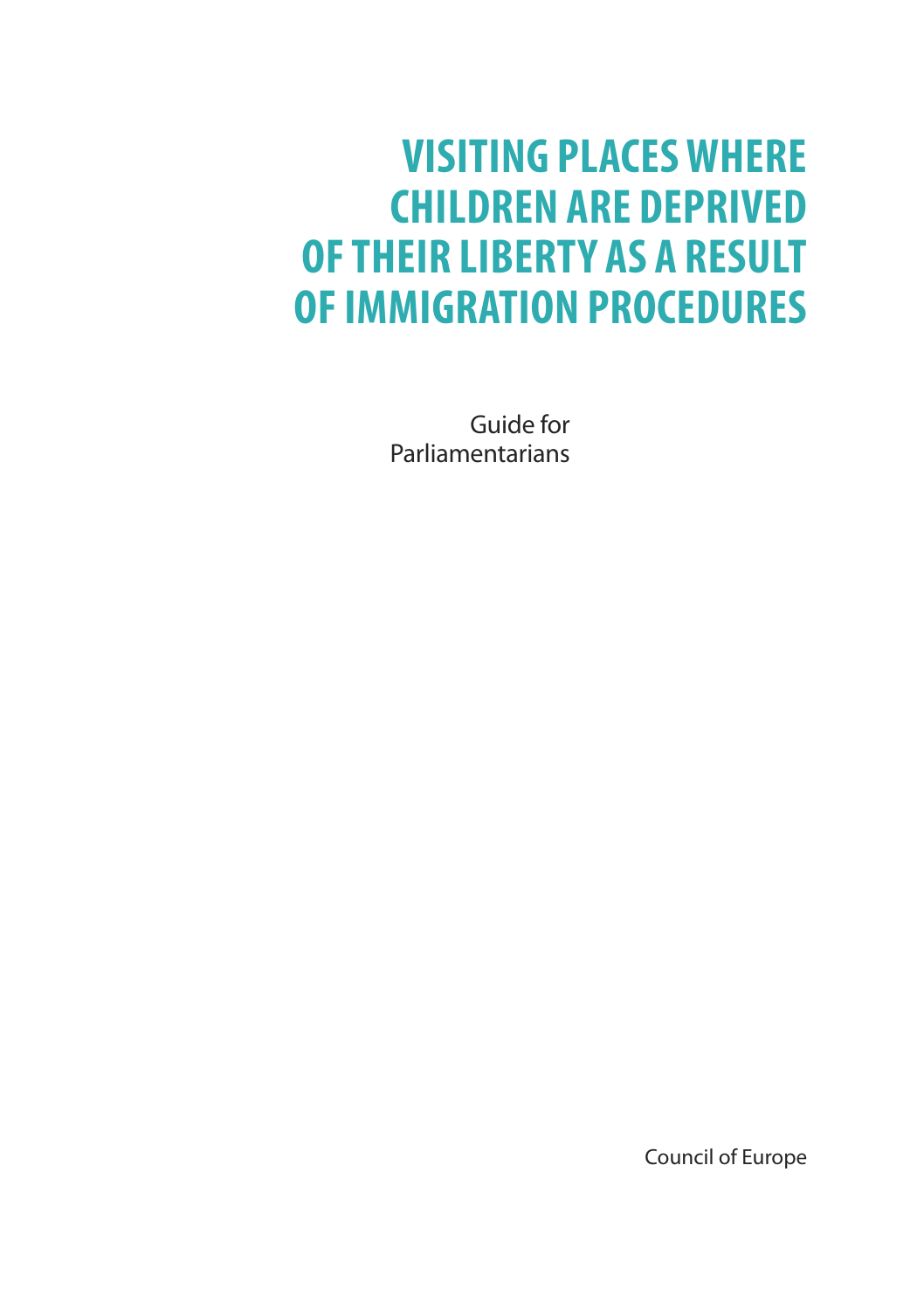*The opinions expressed in this work are the responsibility of the author and do not necessarily reflect the official policy of the Council of Europe.* 

All requests concerning the reproduction or translation of all or part of this document should be addressed to the Directorate of Communication (F-67075 Strasbourg Cedex or publishing@coe.int). All other correspondence concerning this document should be addressed to Directorate of Human Dignity and Equality, Children's Rights Division, children@coe.int.

> Cover and layout:Documents and Publications Production Department (SPDP), Council of Europe

> > Photos: Shutterstock

Cover photo: © Council of Europe, Sandro Weltin

This publication has not been copy-edited by the SPDP Editorial Unit to correct typographical and grammatical errors.

> © Council of Europe, October 2017 Printed at the Council of Europe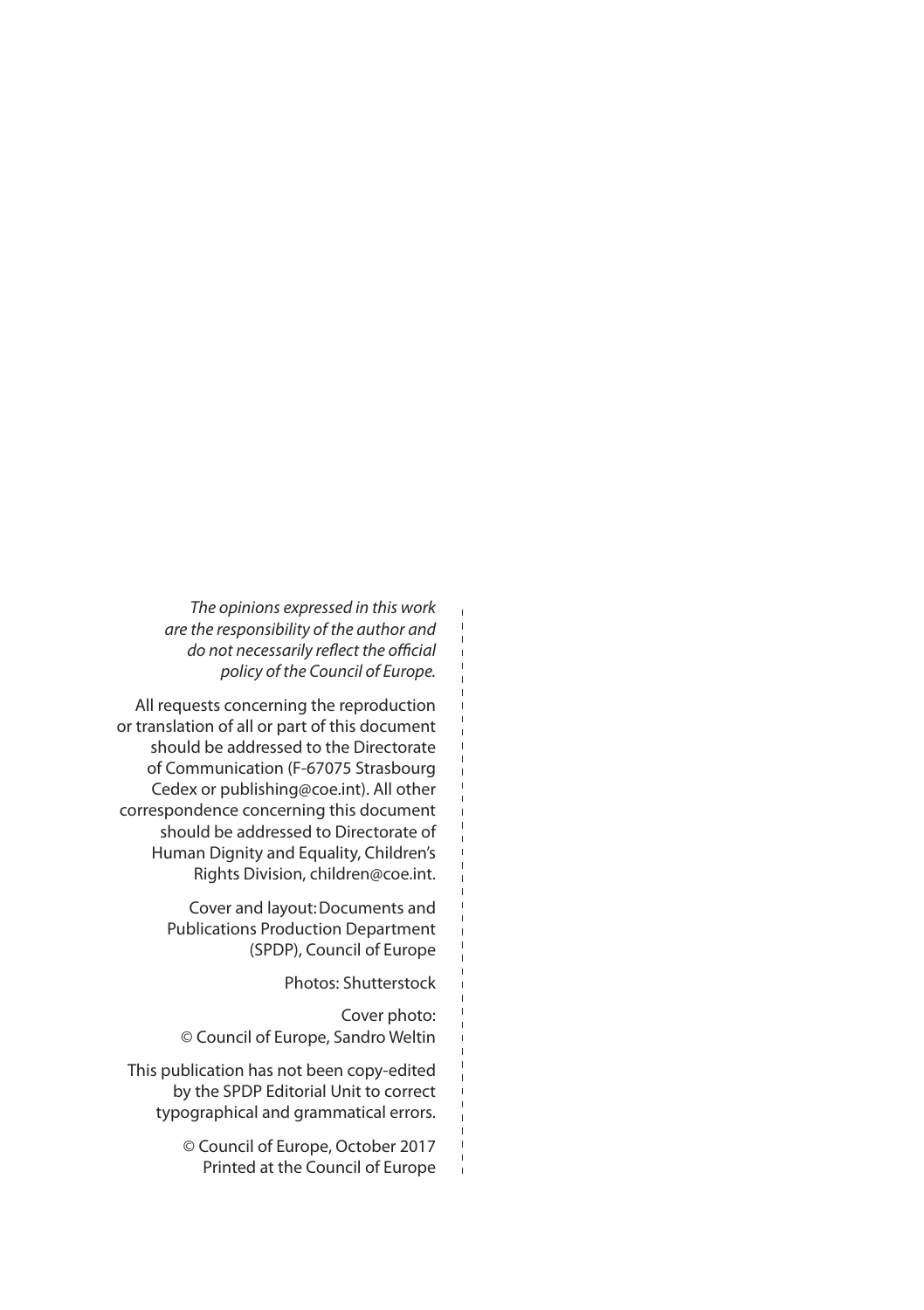### **[Contents](#page-5-0)**

| <b>ACKNOWLEDGMENTS</b>                                                                                     | 5  |
|------------------------------------------------------------------------------------------------------------|----|
| <b>SPECIAL MESSAGE FROM THE GENERAL RAPPORTEUR OF THE</b>                                                  |    |
| <b>PARLIAMENTARY CAMPAIGN TO END IMMIGRATION DETENTION</b>                                                 |    |
| <b>OF CHILDREN</b>                                                                                         | 7  |
| <b>FOREWORD BY THE COMMISSIONER FOR HUMAN RIGHTS</b>                                                       | 9  |
| <b>INTRODUCTION</b>                                                                                        | 11 |
| <b>KEY VOCABULARY</b>                                                                                      | 13 |
| <b>1. WHY SHOULD PARLIAMENTARIANS VISIT MIGRANT CHILDREN IN</b><br><b>DETENTION? (VISIT RAISON D'ÊTRE)</b> | 15 |
| <b>2. MIGRANT CHILDREN SHOULD NOT BE DETAINED</b>                                                          | 17 |
| a. International and European standards                                                                    | 17 |
| b. Detention is damaging to children                                                                       | 18 |
| c. Alternatives to detention                                                                               | 20 |
| <b>3. BASIC INFORMATION REGARDING THE DETENTION OF MIGRANT</b>                                             |    |
| <b>CHILDREN</b>                                                                                            | 21 |
| a. How long are they detained?                                                                             | 21 |
| b. Who detains them?                                                                                       | 21 |
| c. Why are they detained?                                                                                  | 22 |
| d. When and how detention takes place?                                                                     | 22 |
| <b>4. PREPARING A VISIT TO PLACES WHERE MIGRANT CHILDREN ARE HELD</b>                                      | 25 |
| a. Guiding principles                                                                                      | 25 |
| b. Preparation of the visit                                                                                | 26 |
| c. Defining the objectives of the visit                                                                    | 27 |
| d. Setting up the visiting team and organising the work                                                    | 27 |
| <b>5. CARRYING OUT THE VISIT</b>                                                                           | 29 |
| a. What should you check in a detention centre where children are held for<br>immigration purposes?        | 29 |
| b. How to conduct interviews with children                                                                 | 32 |
| <b>6. FOLLOW UP TO THE VISIT</b>                                                                           | 37 |
| <b>7. ANNEXES</b>                                                                                          | 39 |
| Annex 1: Children and detention: legal standards                                                           | 39 |
| Annex 2: Alternatives to detention                                                                         | 41 |
| Annex 3: Reporting guidelines                                                                              | 42 |
| Annex 4: Formula for an interview with a child                                                             | 44 |
| <b>8. SELECTED BIBLIOGRAPHY</b>                                                                            | 47 |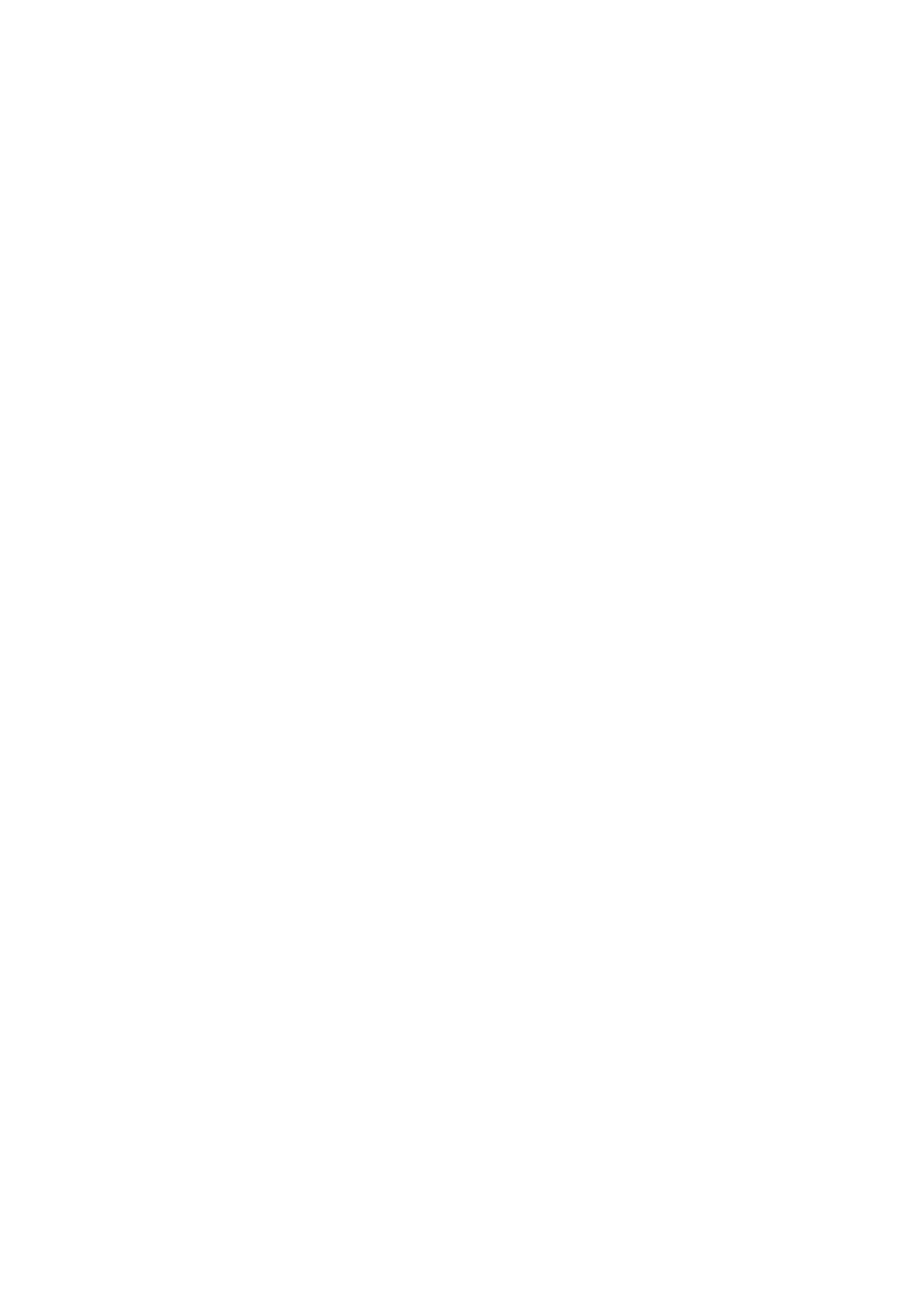### <span id="page-5-0"></span>**Acknowledgments**

**T** his guide has been prepared by the Council of Europe's Children's Right's Division for the Parliamentary Assembly of the Council of Europe's Campaign to End Immigration Detention of Children. It has been developed with Defence for Children International (DCI) – Belgium<sup>1</sup>, drawing on the "Practical guide: monitoring places where children are deprived of liberty" published in the context of the European project, "Children's rights behind bars" – CRBB<sup>2</sup> on reinforcing the monitoring of places where children are deprived of their liberty.<sup>3</sup>

DCI is an independent grassroots and rights-based non-governmental organisation (NGO) that promotes and protects children's rights at a local, regional, national, and global level. DCI is one of the leading NGOs regarding juvenile justice and children deprived of liberty with a presence in five continents: 47 national sections (7 in Europe) and an International Secretariat.

The text takes into account input from ombudspersons, Parliamentarians, United Nations High Commissioner for Refugees (UNHCR), the International Detention Coalition, Detention Forum, the Platform for International Co-operation on Undocumented Migrants (PICUM), and the secretariats of the Committee for the Prevention of Torture (CPT) and of the Parliamentary Assembly (PACE).

The 2013 Guide "Visiting immigration detention centres: a guide for parliamentarians", drafted by the Parliamentary Assembly of the Council of Europe (PACE) together with the Association for the Prevention of Torture (APT), also served as a reference.

This document has been produced with the financial support provided by Switzerland to the Parliamentary Assembly's Campaign to End Immigration Detention of Children, supporting also the work of the Council of Europe's Ad hoc Committee for the Rights of the Child (CAHENF).

2. www.childrensrightsbehindbars.eu

<sup>1.</sup> www.defensedesenfants.be

<sup>3.</sup> CRBB 2.0 is implemented by DCI-Belgium in cooperation with three national NGOs with the financial support of the European Union.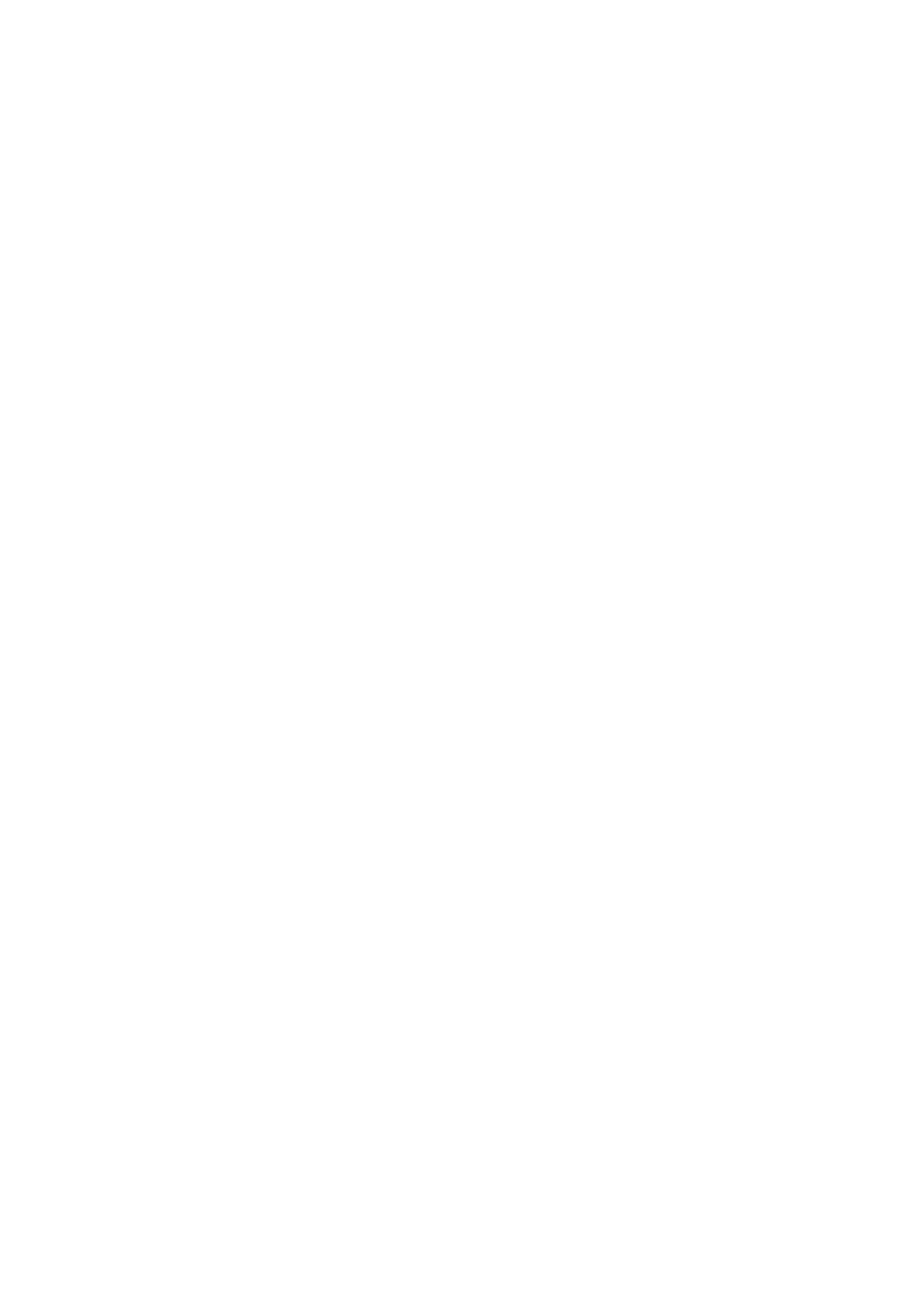### <span id="page-7-0"></span>**Special message from the General Rapporteur of the Parliamentary Campaign to end immigration detention of children**

**I** n Europe we have many States that do not differentiate between children and adults arriving in the mixed migration flows. This has resulted in widespread use of immigration detention of children who are unaccompanied, separated or who are accompanying their parents. Immigration detention of children falls short of the safeguards and rights enshrined in International and European human rights standards applicable in our continent.

In March 2015, I was appointed as General rapporteur for the PACE Campaign to end immigration detention of children. I was tasked to contribute to raising awareness in Council of Europe member states on the need to end immigration detention of children and to adopt alternatives to detention that fulfill the best interests of the child.

During this campaign I have visited a number of places where children have been deprived of their liberty due to their immigration status. During such visits, I have witnessed children behind bars, I have seen how detention affects their health. There is the urgent need not only to cease this practice, but also to find and adopt valuable alternatives to detention in order to protect children and guarantee their fundamental rights.

As parliamentarians, we have the power to ensure that policies and practices in place respect children's rights and the principle of the best interest of the child in the context of migration. This practical guide has been developed to equip you to visit places of immigration detention and provides suggestions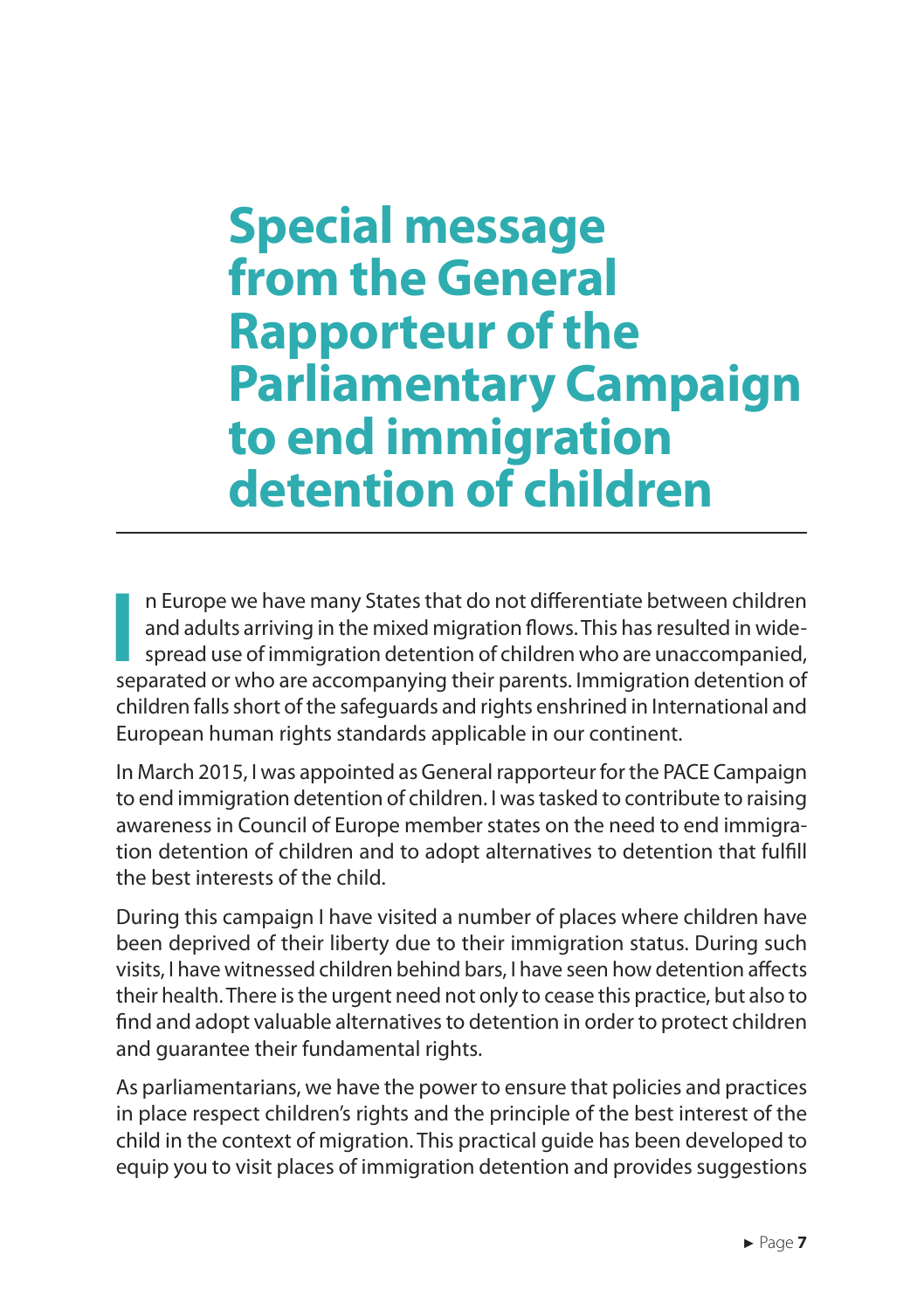on key actions that parliamentarians can take to prevent unlawful and arbitrary detention of children, respond to violations identified in this context, and shape the laws, policies and institutions accordingly.

As parliamentarians, we can make a lasting difference in the lives of migrant children present in our countries and in Europe. I trust that you will find this guide useful and that it will inspire you in your actions to make the elimination of immigration detention a reality for children.

#### **Doris Fiala**

*General Rapporteur Parliamentary Campaign to end immigration detention of children*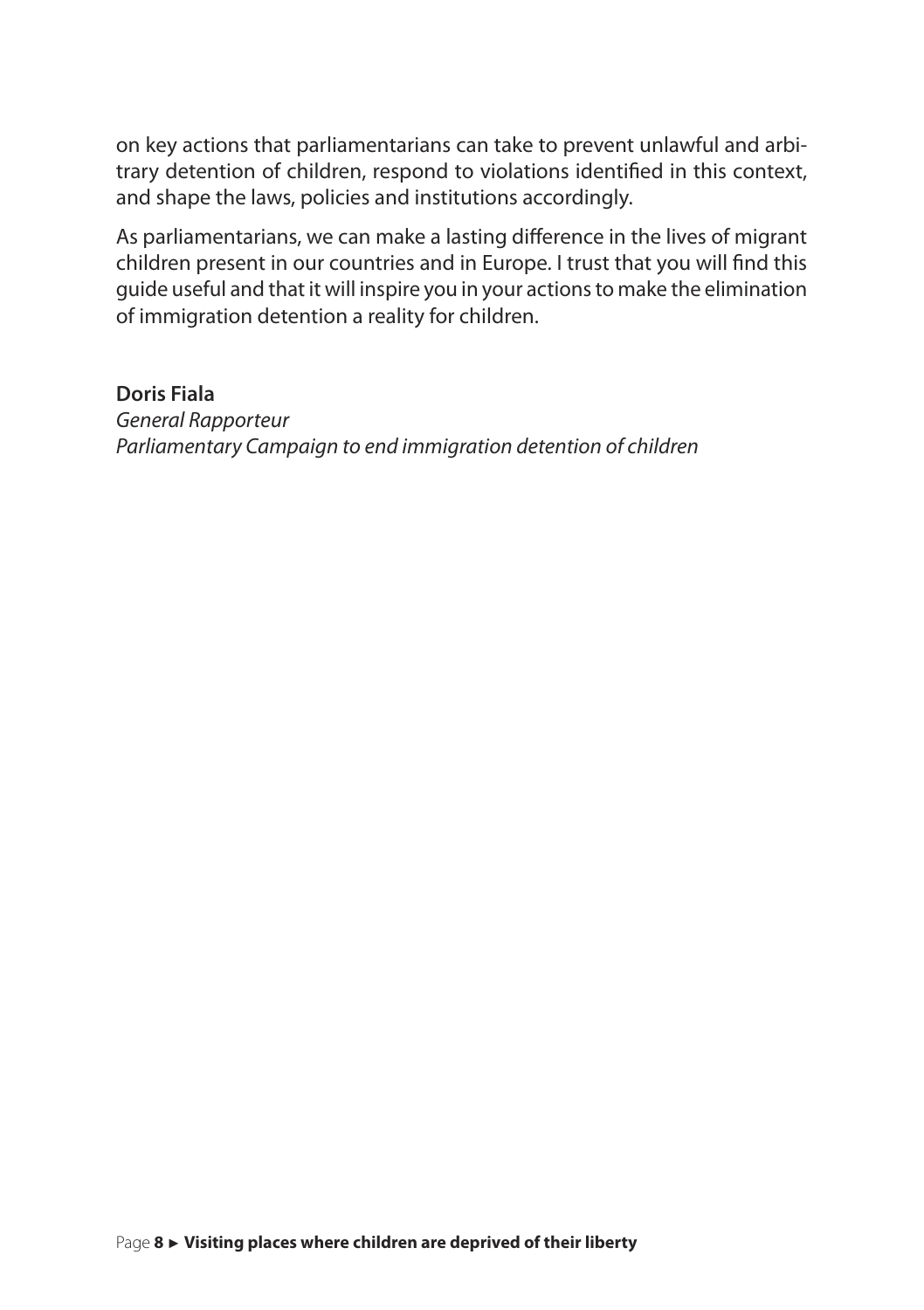### <span id="page-9-0"></span>**Foreword by the Commissioner for Human Rights**

**I** n my work, I have found that children on the move are sometimes detained together with adults and ill-treated. In addition, they are sometimes not provided with basic health care and often lack access to education. In many detention places, they are not provided with a guardian and lack information about their situation and existing legal remedies. The fear of detention is one of the reasons why many children on the move abscond and disappear and thus, become highly vulnerable to trafficking, exploitation and many other serious human rights violations.

Migrant children should never be detained on grounds of their or their parents' migration status. Detention is never in their best interest, whether travelling alone or with their families. It cannot be justified by the need to provide protection to unaccompanied children or to protect family unity.

There is ample evidence that detention has long-standing harmful effects on children's physical and psychological health and well-being, even if the duration of detention is short. Creating more "child-friendly" detention places, an option considered by some member states, cannot be considered a human rights compliant solution either.

Instead, states should devote more resources to developing alternatives to detention. I have visited non-custodial facilities accommodating families with children and I could see that their living conditions were much more respectful of the rights of the child than those prevailing in closed centres. Moreover, such options are often less costly for states than detention. They also help better prepare subsequent steps in the life of children, whether they will stay in the host country or are returned to their country of origin.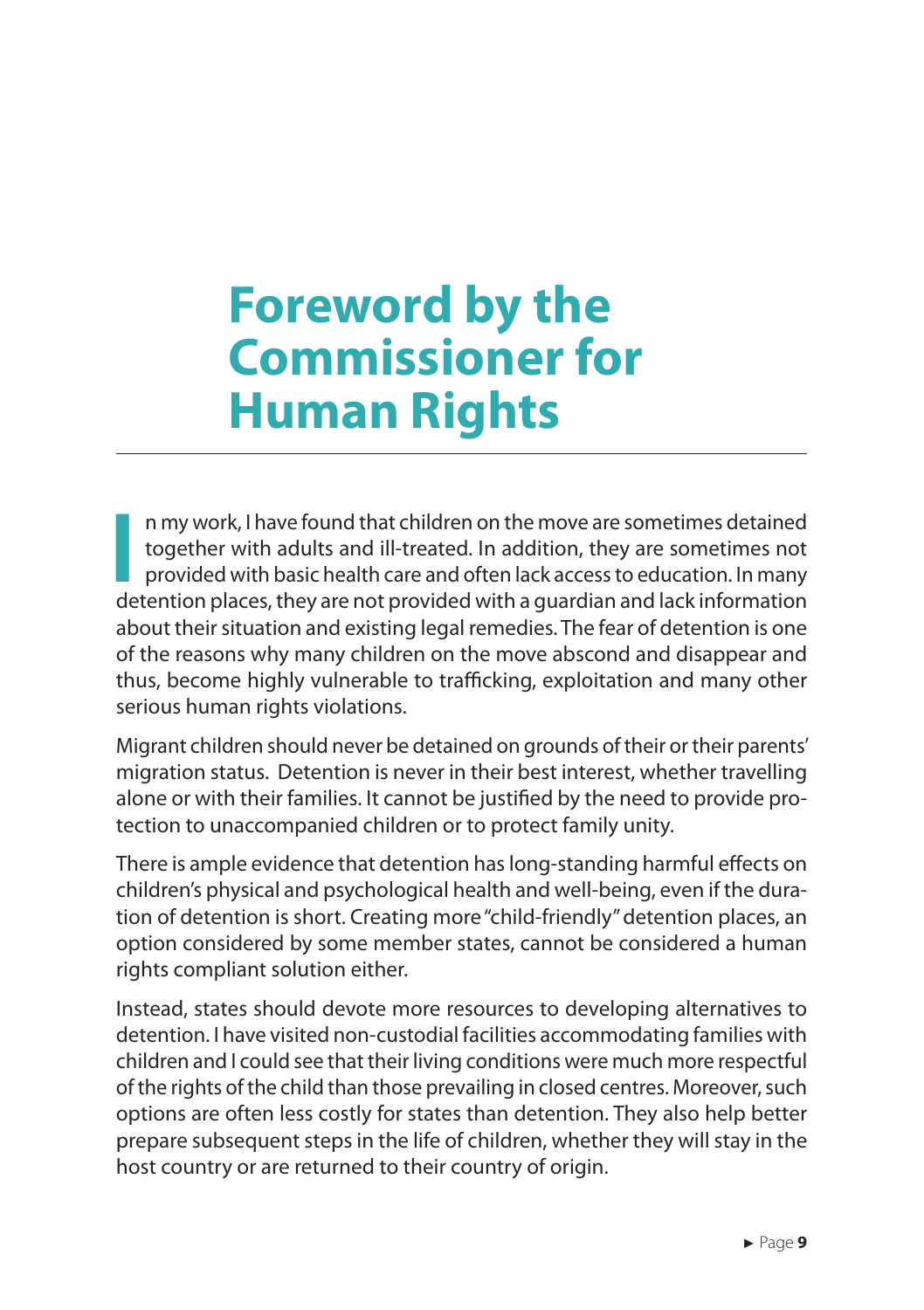Yet, immigration detention is on the rise in Europe. Pending a comprehensive ban on child detention, it is therefore important that the situation be regularly monitored so that violations of children's rights and the negative impact of detention on children are brought to the fore.

Members of parliament can play an important role in raising public awareness about the difficult situation of migrant children in detention. They can usefully complement the work carried out by specialised bodies like National Preventive Mechanisms against torture and the European Committee for the Prevention of Torture (CPT). On the basis of monitoring work, they can advocate for alternatives to detention that are more respectful of children's rights.

This guide is a useful tool to help parliamentarians carry out this challenging but indispensable task.

I encourage them to make full use of it and to work for change.

**Nils Muižnieks** *Commissioner for Human Rights*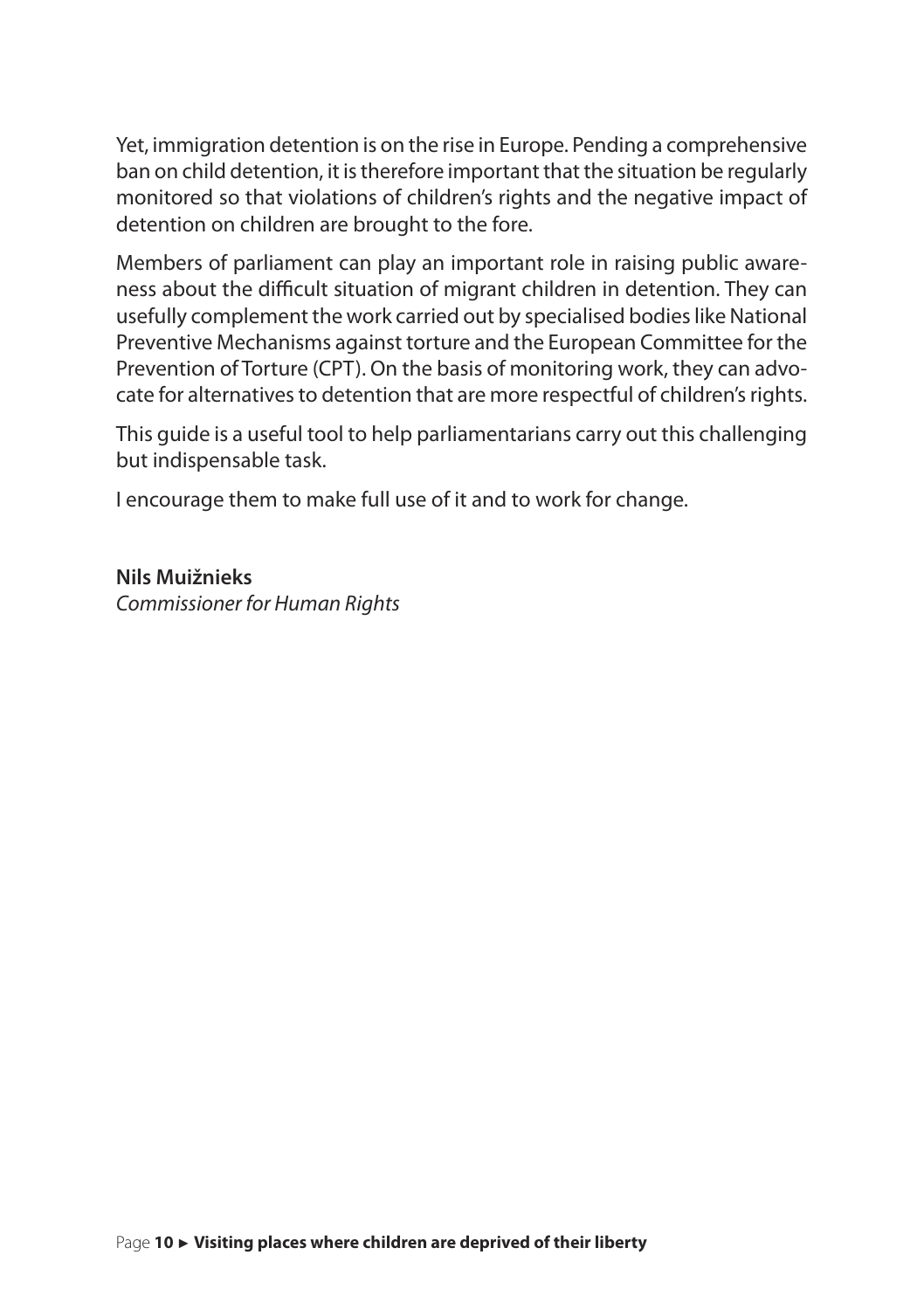### <span id="page-11-0"></span>**Introduction**

**I** n recent years, European countries have faced an increase in the number of children that are migrating with or without their parents or legal primary caregiver(s). It is estimated that children represent around a quarter of all migrants worldwide. More than 100,000 undocumented child migrants entered Italy, Greece, Bulgaria, and Spain in 2016 of whom some 33,000 were unaccompanied. Germany alone received over 260,000 asylum applications from children, of which nearly 35,000 were unaccompanied or separated children.<sup>4</sup> Children migrate within the European continent or arrive from non-European States alone or with family members. Some are separated during their journey. Their motivations are diverse: to escape war, conflict, violence, or natural disasters, to be reunited with family, to meet educational aspirations, or to achieve economic objectives.

Many of these children have faced a number of violations of their rights on the way to Europe, and again upon reaching Europe. These children may have been confronted by sexual and gender-based violence and abuse, exploitation, physical and psychological harm, smuggling and trafficking, and detention. This shows the weakness of the protection systems that should take care of the rights and well-being of these children.

European States are increasingly using detention to respond to irregular migration, despite calls from the international community to end this practice. In addition to criminalising the act of irregular border crossing or unauthorised stay in a country, States are using detention to identify migrants, assess their age, screen their health, determine their legal status (including their asylum claims) and to ease their removal to their country of origin or a third country. This is despite clear guidance from human rights experts that children should *never* be detained for reasons related to their, or their parents' or guardians' immigration status. Immigration detention is never in the child's best interests.

<sup>4.</sup> UNHCR, UNICEF, and IOM, *Refugee and Migrant Children- Including Unaccompanied and Separated Children- in Europe, Overview of Trends in 2016,* April 2017.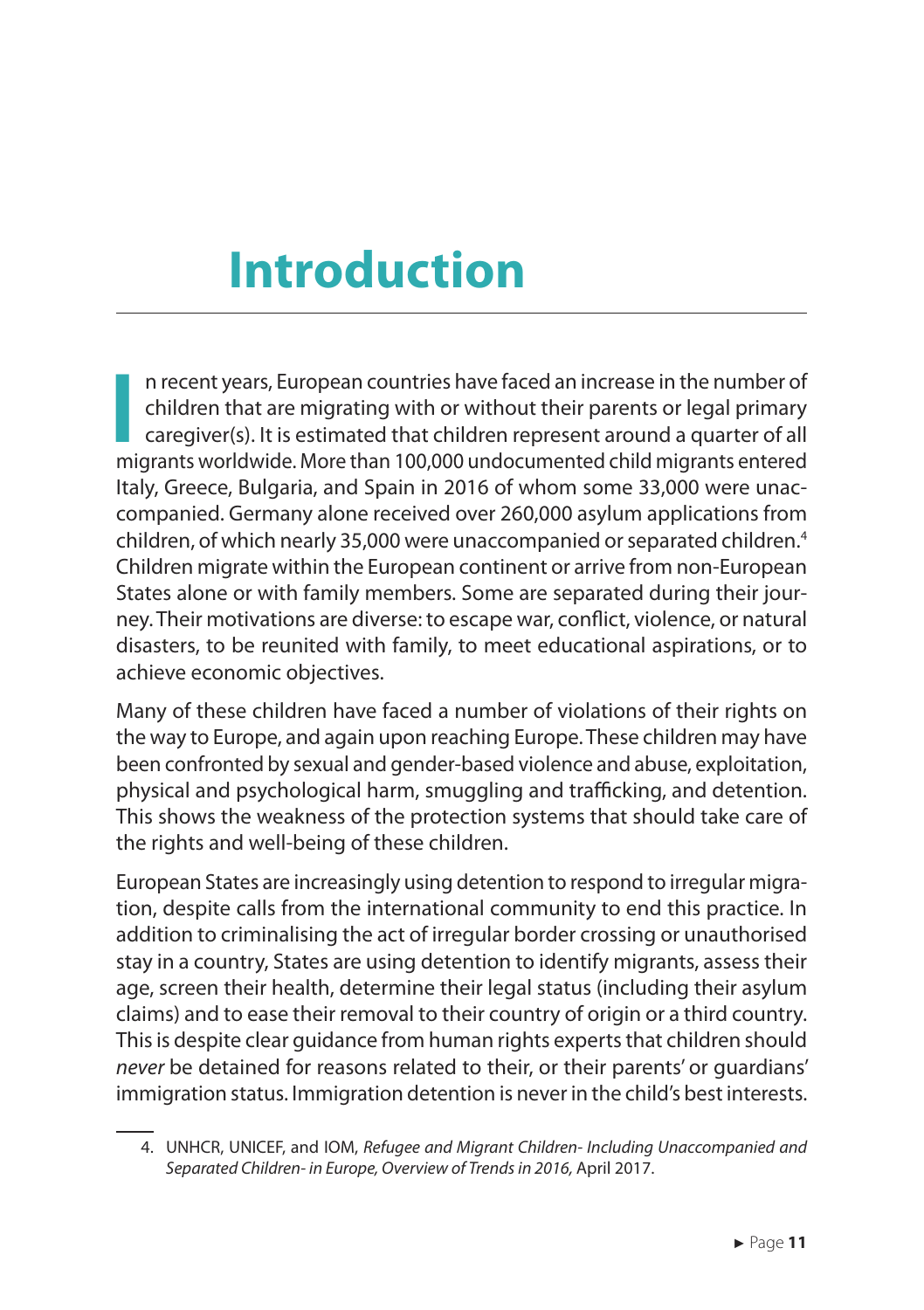There is no accurate data pertaining to the number of children deprived of their liberty under migration legislation in Europe. Children are sometimes not even officially registered as detained persons but solely as "accompanying" a detained migrant adult.

The places and conditions in which migrant children are held vary widely. Even when the material conditions appear to be appropriate for the detention of adults, they are scarcely adapted to the particular needs of children.

The issue of migrant children in detention is of particular concern to the Council of Europe. Since April 2015, the Parliamentary Assembly has been campaigning to end the immigration detention of children, and the Council of Europe Action Plan on Protecting Refugee and Migrant Children in Europe (2017-2019) has prioritised measures to avoid resorting to the deprivation of liberty of children on the sole ground of their migration status. At the global level, the Committee on the Rights of the Child and the United Nations High Commissioner for Refugees considers that children should not be detained for immigration related purposes.

The closed nature of places of detention necessarily put individuals at risk of mental health deterioration and human rights violations. Detention places children in a situation where there is a particular imbalance of power due to their entire dependence on the administration of the detention facility. This in itself increases the vulnerability of children, while the conditions and duration of any such detention are in themselves liable to constituting inhuman or degrading treatment as prohibited under the applicable regional and national standards. The heightened vulnerability of children in this situation makes outside scrutiny essential to ensure that the rights of children are upheld.

This guide aims to reinforce the capacity of parliamentarians in their role as monitors of places of detention. It offers, at a glance, the tools needed in order to visit a detention facility for migrants, how to appropriately collect information from and about children detained in these facilities, as well as how to follow up on visits and provoke needed change.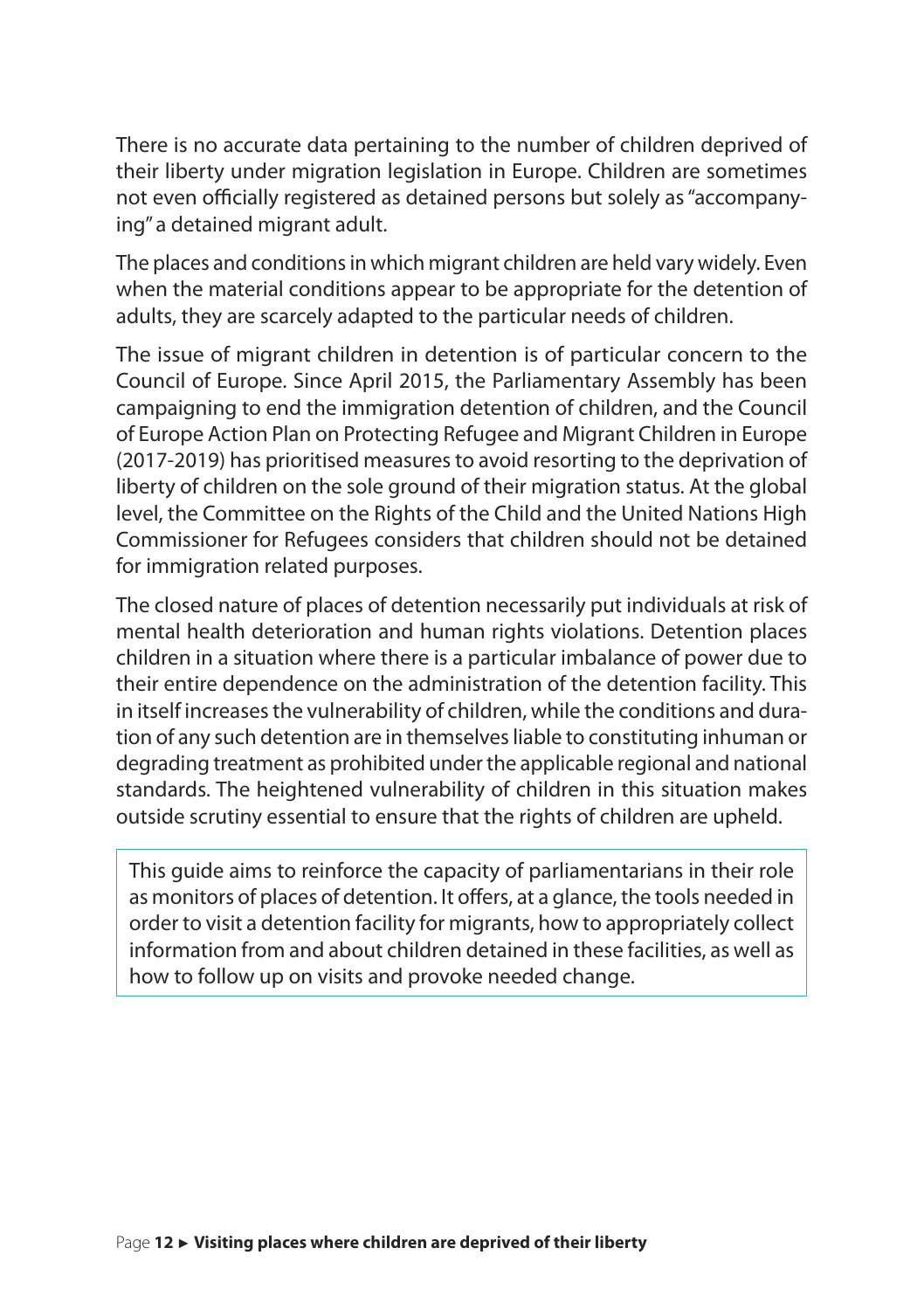# <span id="page-13-0"></span>**Key vocabulary**

**Administrative detention**: a term used to describe arrest and detention without charge or trial. It is used for non-criminal purposes. In many countries, violations of the immigration law lead to administrative detention.<sup>5</sup>

**Alternatives to detention**: any legislation, policy or practice that allows migrants to reside in the community subject to a number of conditions or restrictions on their freedom of movement.<sup>6</sup>

**Asylum seeker/refugee**: an asylum seeker is an individual seeking international protection, whose claim has not yet been finally decided on by the country in which he or she has submitted it. Not every asylum seeker is recognised as a refugee, but every refugee is initially an asylum seeker.

**Child**: every human being below the age of 18 years unless under the law applicable to the child, majority is obtained earlier.<sup>7</sup>

**Immigration detention**: is generally administrative in form, but it can also be judicially sanctioned. It is generally not meant to be punitive in purpose (as opposed to criminal detention). The term covers any person deprived of liberty on account of his or her immigration status or for an alleged breach of conditions of entry, stay or residence in a territory.

**Migrant child:** a child who migrates or has migrated alone or with adult(s). Migrant children are outside the territory of the State of which they are nationals. They could be included in particular categories of persons – notably refugees, victims of trafficking or separated children (see below).

<sup>5.</sup> PACE/APT, *Visiting immigration detention centres; a guide for parliamentarians,* 2013 p.7.

<sup>6.</sup> Sampson R., Mitchell G. and Bowring L. (2011), *There are Alternatives: A Handbook for Preventing Unnecessary Immigration Detention,* International Detention Coalition, Melbourne, p.2.

<sup>7.</sup> United Nations Convention on the Rights of the Child, Article 1.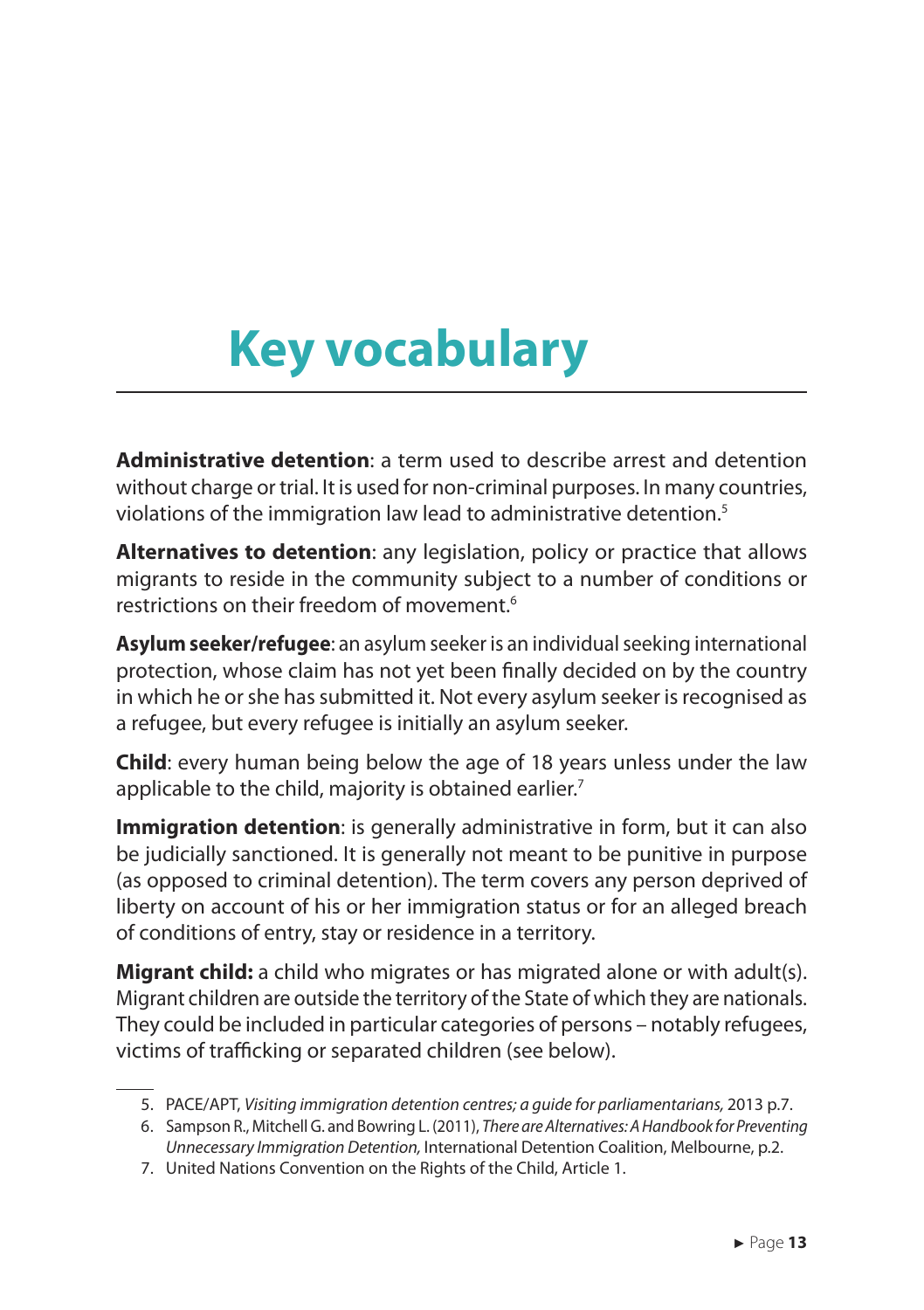**National Preventive Mechanism (NPM):** independent domestic visiting body designated or created by a State party under the Optional Protocol to the United Nations Convention against Torture (OPCAT).These bodies conduct visits to all places of detention in order to analyse the treatment, conditions and administration therein. Their counterparts are the European Committee for the Prevention of Torture (CPT) at Council of Europe level and the Subcommittee on Prevention of Torture (SPT) at the United Nations level.

**Place of detention:** any place where a person is deprived of liberty. In the migration context, it may occur in places such as police cells, prisons, purposebuilt detention centres but also in locked airport rooms, guarded hotel rooms or warehouses.

**Refugee:** a person who "owing to well-founded fear of being persecuted for reasons of race, religion, nationality, membership of a particular social group or political opinion, is outside the country of his nationality, and is unable to or, owing to such fear, is unwilling to avail himself of the protection of that country… or unwilling to return to it".<sup>8</sup>

**Separated child**: a person under 18 who is separated from both parents or his/her previous legal/customary primary caregiver. S/he might be totally alone or be accompanied by extended family members. For the purpose of this guide, this term is preferred to unaccompanied child.

<sup>8.</sup> UN General Assembly, *Convention Relating to the Status of Refugees,* 28 July 1951, Article 1(A)(2).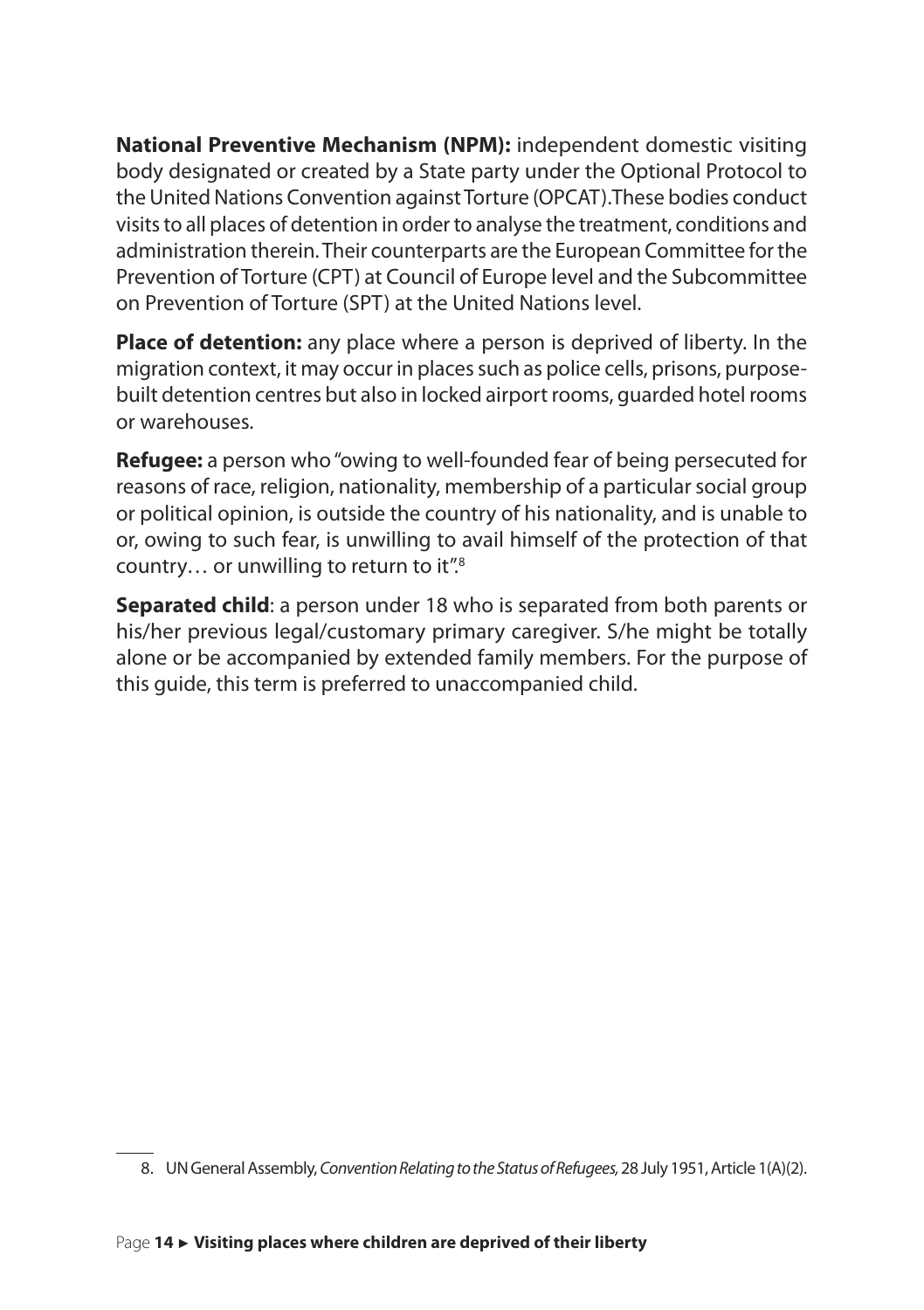### <span id="page-15-0"></span>**1.Why should parliamentarians visit migrant children in detention? (visit** *raison d'être***)**

**I** mmigration detention centres are out of sight and out of mind to society. Administrative inspectorates, as well as national human rights structures, may not be competent to visit these places and civil society is often not permitted access.

In most European countries, parliamentarians have an explicit or implicit right to visit places of detention, including immigration detention centres. In other countries, they can do so following advance permission.

Visits by parliamentarians have an important deterrent effect and reduce the risk of human rights violations. Visits to places of detention play a key role in increasing transparency and accountability and strengthening public confidence. Migrant children in detention are particularly at risk of being subject to human rights violations. Children in immigration detention may be considered an insignificant minority and therefore neglected or not taken into account.

By carrying out visits specifically dedicated to migrant children, as a parliamentarian, you can play a crucial role in collecting facts regarding their situation. You can see the concrete conditions of detention, the impact of the detention on children and advocate for their release.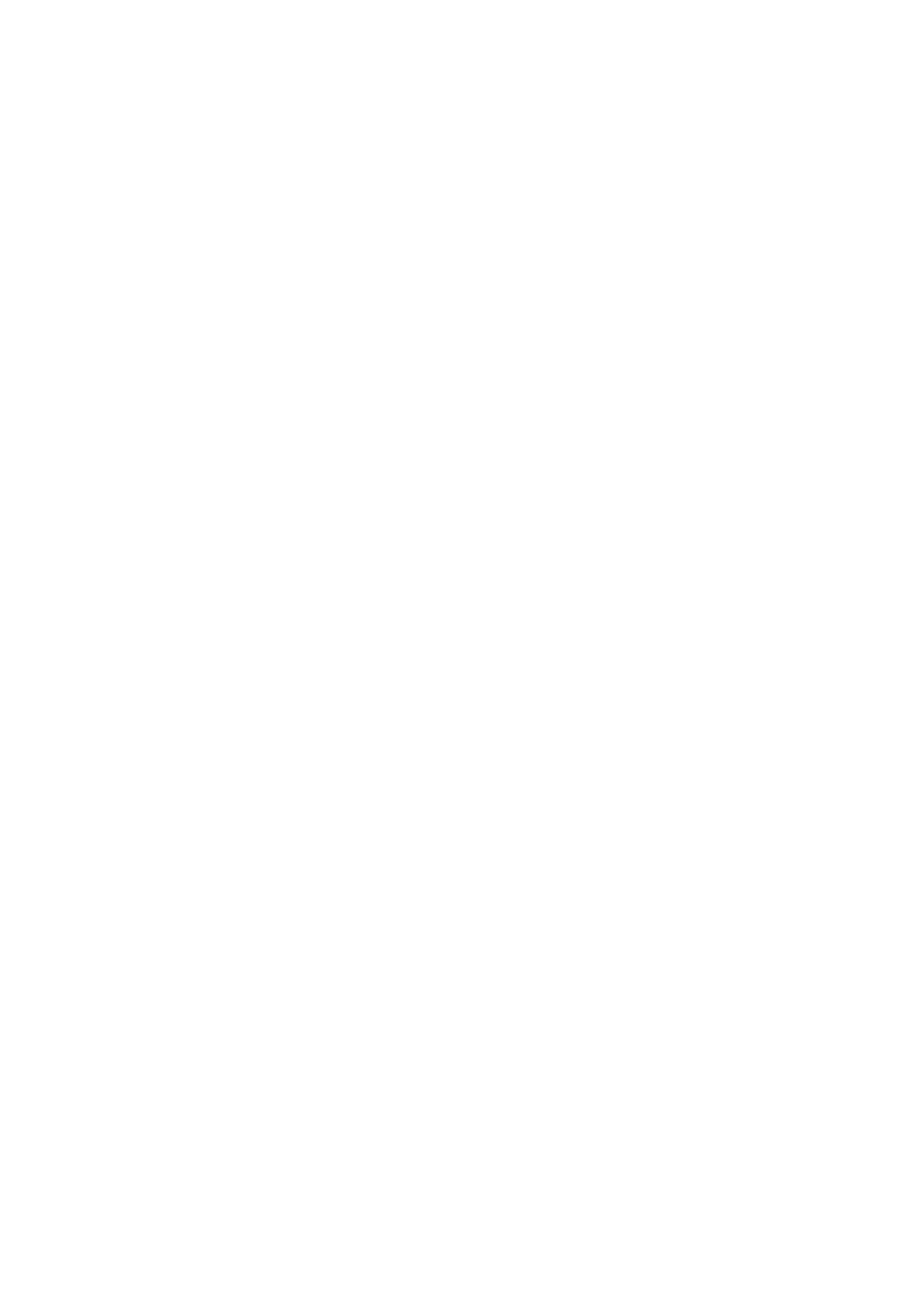### <span id="page-17-0"></span>**2. Migrant children should not be detained**

#### **a. International and European standards**

"In all actions concerning children, the best interests of the child shall be a primary consideration"

*United Nations Convention on the Rights of the Child, Article 3*

"No child shall be deprived of his or her liberty unlawfully or arbitrarily. The arrest, detention or imprisonment of a child shall be in conformity with the law and shall be used only as a measure of last resort and for the shortest appropriate period of time"

*United Nations Convention on the Rights of the Child, Article 37*

"No one shall be subjected to torture or to inhuman or degrading treatment or punishment."

*European Convention on Human Rights, Article 3*

"Everyone has the right to liberty and security of person" *European Convention on Human Rights, Article 5*

A number of international and European conventions regulate directly or indirectly the deprivation of liberty of children.

Children, whether separated or travelling with their family, should never be detained for the sole reason of their migration status or that of their parents.<sup>9</sup> The Committee on the Rights of the Child states that children should never to be subject to punitive measures based on their or their parents' migration status. The Committee has also considered that any immigration detention

<sup>9.</sup> See, Principle 8 of the UN Human Rights Council, Principles and practical guidance on the protection of the human rights of migrants in vulnerable situations, 24 February 2017, A/ HRC/34/31.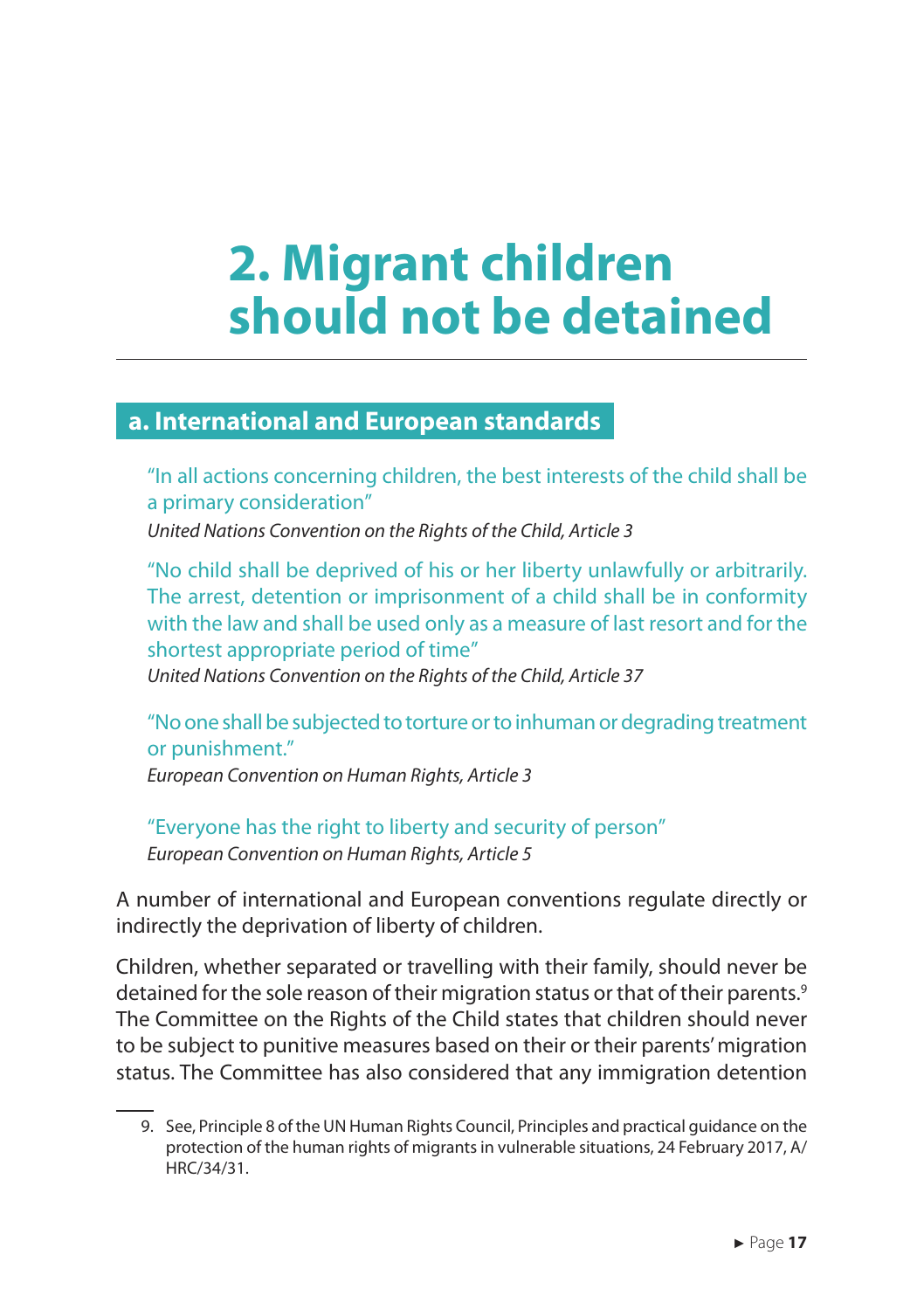<span id="page-18-0"></span>of a child contravenes the principle of the best interests of the child, and constitutes a child rights violation. Deprivation of liberty due to a lack of appropriate travel/resident documentation is never in the best interest of the child. Migrant children should be treated first and foremost as children, with non-custodial, community-based alternatives to detention being offered to all separated children and to families with children.<sup>10</sup> UNHCR has adopted a similar position aiming at ending child detention and promoting the development of alternatives,<sup>11</sup> UNICEF has also called for an end to immigration detention of children<sup>12</sup>

The European Court of Human Rights has repeatedly found that immigration detention of children constituted inhuman and degrading treatment.<sup>13</sup> The Committee for the Prevention of Torture (CPT) has stated that every effort should be made to avoid resorting to the deprivation of liberty of an irregular migrant who is a child.<sup>14</sup> The Commissioner for Human Rights has called for the abolition of child detention in the migration context, $15$  while the Special Representative of the Secretary General on Migration and Refugees has noted that immigration detention is never in the best interests of the child and stated that the lack of alternatives to detention is one of the most damaging structural problems affecting migrant and refugee children.<sup>16</sup>

#### **b. Detention is damaging to children**

Detention for migration purposes can never be in the best interest of the child.

Deprivation of liberty generates anxiety for every human being and is especially traumatic for children. Constant control and surveillance is very disturbing and stressful to a child, thus increasing already high levels of mental distress and aggravating trauma experienced in the country of origin or on the route

- 11. See, UN High Commissioner for Refugees (UNHCR), *UNHCR's position regarding the detention of refugee and migrant children in the migration context*, January 2017.
- 12. UNICEF, *A child is a child: Protecting children on the move from violence, abuse and exploitation,* May 2017.
- 13. See, for example, ECtHR, *A.B and Others v. France,* No. 11593/12, 12 July 2016.
- 14. European Committee for the Prevention of Torture and Inhuman or Degrading Treatment or Punishment, *19th General Report of the CPT's activities,* October 2009, para. 97.
- 15. Council of Europe, Commissioner for Human Rights, *High time for states to invest in alternatives to detention,* January 2017.
- 16. Council of Europe, Special Representative of the Secretary General on Migration and Refugees, *Thematic Report on migrant and refugee children,* SG/Inf(2017)3, March 2017.

<sup>10.</sup> PACE, Resolution 2020 (2014), *The alternatives to immigration detention of children,* October 2014.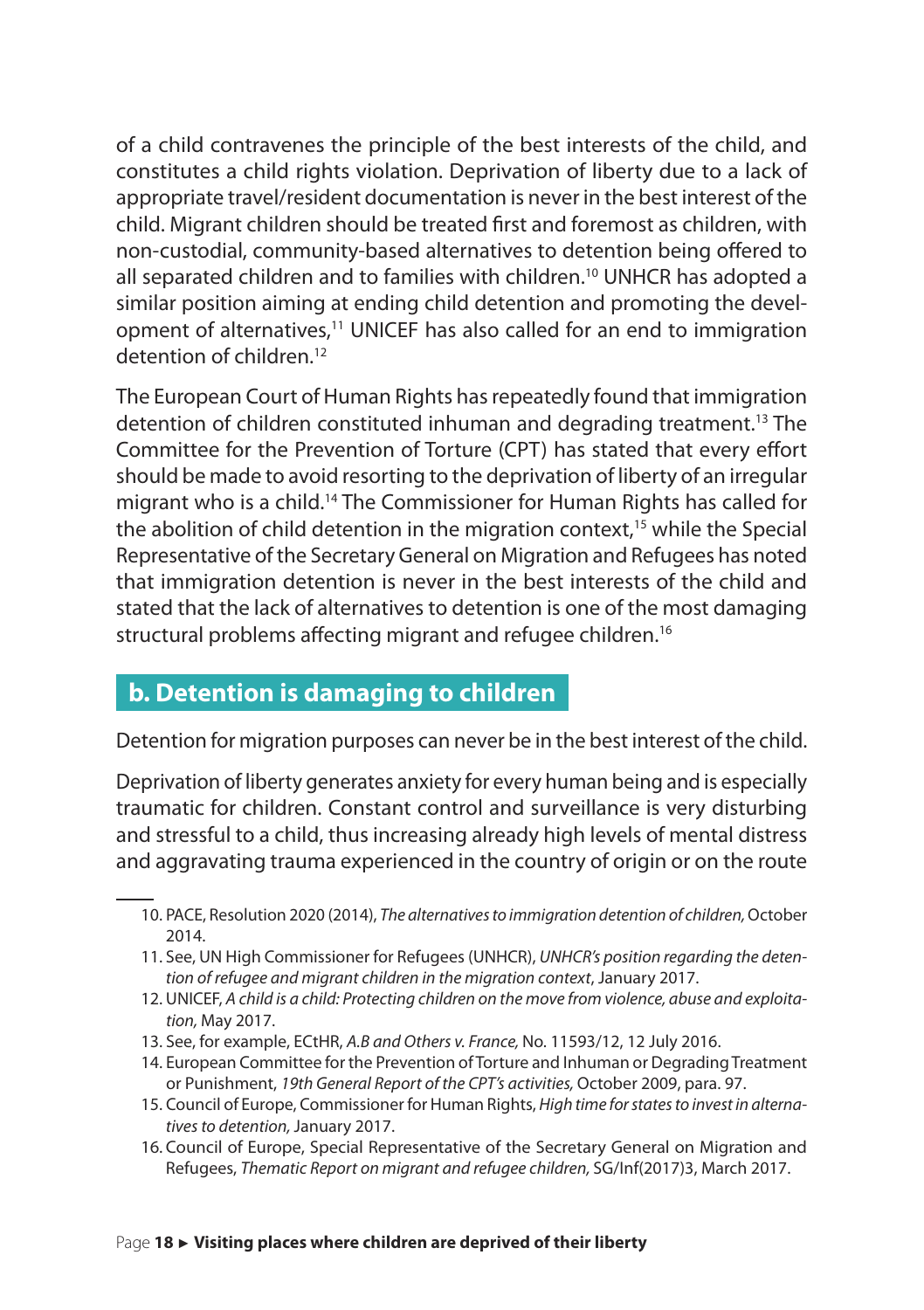to the country of destination. Children deprived of their liberty often have difficulties understanding why they are being "punished" despite having committed no crime.

"I am too young to suffer like this. I started too early to cry, to be afraid and to feel unprotected. I hope I will soon leave this place because here time is 'circular', it does not make sense, nothing changes and I am losing valuable energy. I cannot waste any more time, I have to build a future". A 15-year old detained child

Detained children are at risk of suffering depression and frequently show symptoms related to post-traumatic stress disorder (PTSD) such as insomnia, nightmares and bed-wetting. Feelings of hopelessness and frustration, and of seeing their parents powerless in the same situation, can manifest as acts of violence against themselves (such as suicide attempts and self-harm) or mental disorder and developmental problems.

"We were living in a small room and they locked it. And you cannot do anything. Sometimes you are sitting. You are not able to sit how you are sitting all the day… I have been there 17 days without taking bath, without changing clothes and they allow me to go to the toilet two times, in the morning and in the night. After that, I hated my life. I waited and I begged my god to take me out of here." Abdi from Somalia, aged 16.

Detention of children also raises a number of issues regarding education and social integration, as well as damaging social skills and family ties. Such a psychologically detrimental experience will certainly have a profoundly negative impact on the health and development of a child, regardless of the material conditions in which they are held. Even very short periods of detention can compromise the cognitive development of a child, with the impacts potentially lasting an entire lifetime.

Detention also puts children at heightened risk of sexual abuse or violence, with the risk of abuse especially high when children are held alongside adults not related to them, especially those of the opposite sex. Prolonged stays in inappropriate conditions have been found to increase a child's risk of exposure to sexual exploitation or sexual abuse.<sup>17</sup>

<sup>17.</sup> Council of Europe, Lanzarote Committee, *Special Report: Protecting children affected by the refugee crisis from sexual exploitation and sexual abuse,* March 2017, p.3.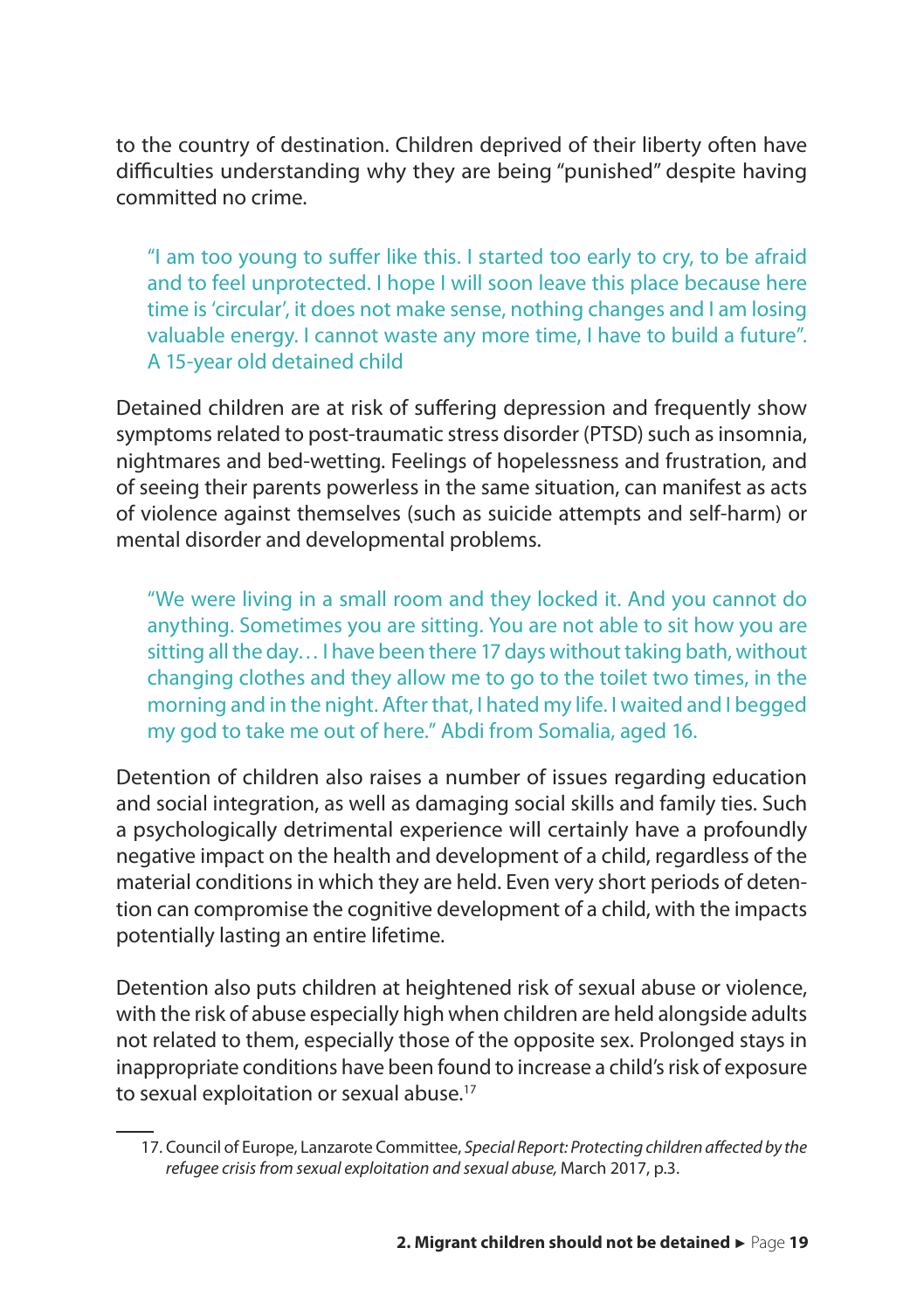#### <span id="page-20-0"></span>**c. Alternatives to detention**

Alternatives to detention are safer for children, more effective for migration management and cheaper for States.

These alternatives could take the form of placement in the community, in open centres for migrants, or house arrest possibly combined with reporting requirements, the handover of travel documents, or supervision by the authorities. In its 2014 Resolution, the PACE promoted the Child-sensitive Community Assessment and Placement Model (CCAPM), a non-custodial, community-based alternative to detention programmes for children and their family.<sup>18</sup> Family reunification should also be envisaged as an alternative for separated children. A list of existing alternatives is included in Annex 2.

<sup>18.</sup> PACE Resolution 2020 (2014), *The alternatives to immigration detention of children*, October 2014.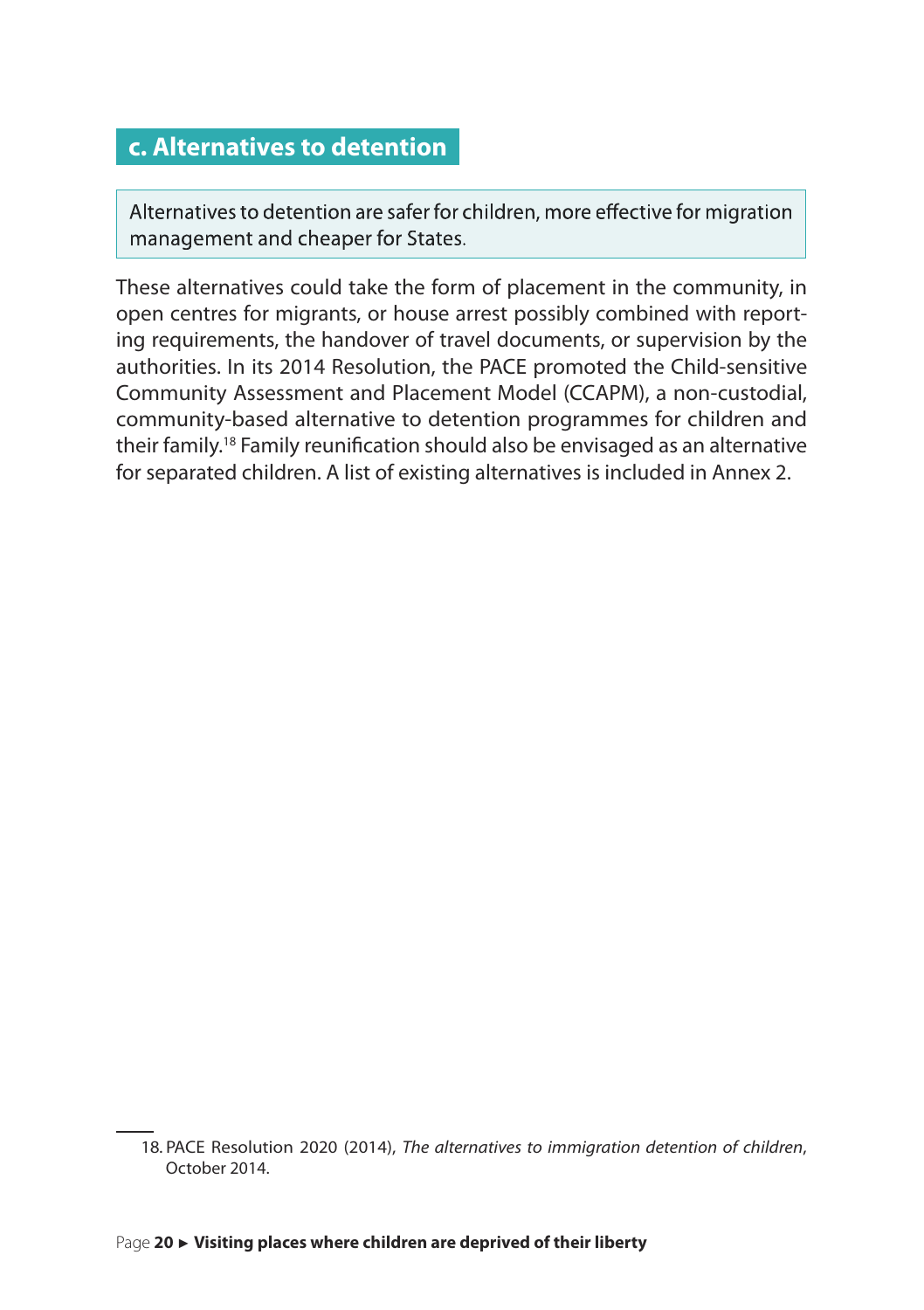### <span id="page-21-0"></span>**3. Basic information regarding the detention of migrant children**

**D** espite immigration detention of children being prohibited by International and European standards and its proven negative consequences, children of every age continue to be detained for migration purposes.

#### **a. How long are they detained?**

Duration of detention varies enormously, if considered as adults, or accompanied by adults, the duration of detention can last from a few days to up to 18 months under certain circumstances. It is of the utmost importance that the detention of children should be avoided. If children are detained, it should be in **exceptional circumstances**, for the **shortest possible period of time**, with limits on the length of detention that are strictly adhered to. The principles of the best interests of the child, and respect for his or her inherent right to life, survival and development should always be applied when a decision to detain a child is taken.

When you are visiting children in detention rememberto pay attention to the duration of detention not least because of the harmful effects on the mental and physical health of detained children. Remember that even if detention is short-term, it may not respect international human rights standards.

#### **b. Who detains them?**

The detention of migrants is the responsibility of public authorities and may include immigration or prison authorities, police, border guards, military and security forces. Some States outsource the whole immigration detention function to private companies (that are often companies that run prisons) or part of it, such as health care, catering or educational/occupational activities.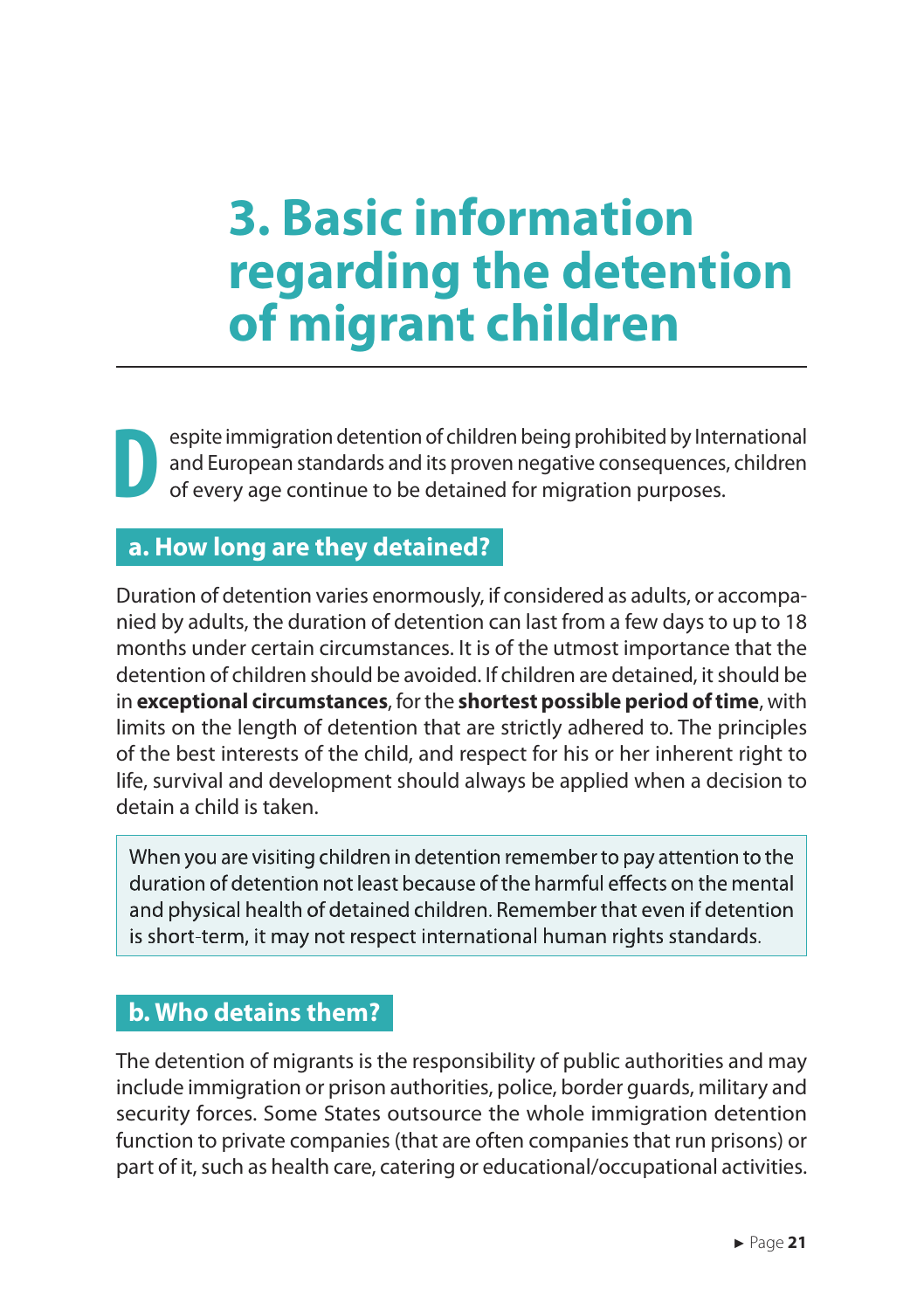#### <span id="page-22-0"></span>**c. Why are they detained?**

Even though migrant children should not be deprived of their liberty, children are detained on a daily basis in Europe. State authorities justify it according to different objectives. Upon arrival, children with or without their parents/ primary caregiver(s) are often held for identification purposes, to analyse their legal status, or to assess their bonds with adults accompanying them.

The detention can also happen when authorities have doubts regarding the age of the person. Consequently, children are held while their age is assessed often through contested and unreliable medical procedures (notably dental or bone X-rays).

They are also held while their legal status is determined including the determination of their asylum claims, their status as a separated child, or if they fall under the responsibility of another State notably according to the "Dublin Regulations".<sup>19</sup>

The deprivation of liberty could be justified by a State for the purposes of deporting or extraditing a child to their country of origin or another country.

#### **d. When and how detention takes place?**

Bearing in mind that immigration detention of children is never in their best interest, it should only take place as a measure of last resort, in clearly defined circumstances after having established that other less coercive alternative measures cannot be applied effectively to the same end. It should also be for the shortest period of time. Families should not be separated; for example by placing the parents in one wing (or establishment) and their child(ren) elsewhere or by detaining a parent and letting the rest of the family in the community. Such separation would be also traumatising for a child.

You should examine the existence of laws and policies providing for effective alternatives to detention as well as how they are used in practice. The length of detention and the importance of family unity are also important aspects that you should monitor.

<sup>19</sup>. This regulation is a European Union (EU) law that determines the EU Member State responsible to examine the asylum application of the concerned migrant. Usually, the responsible State is the country through which the migrant entered the EU territory.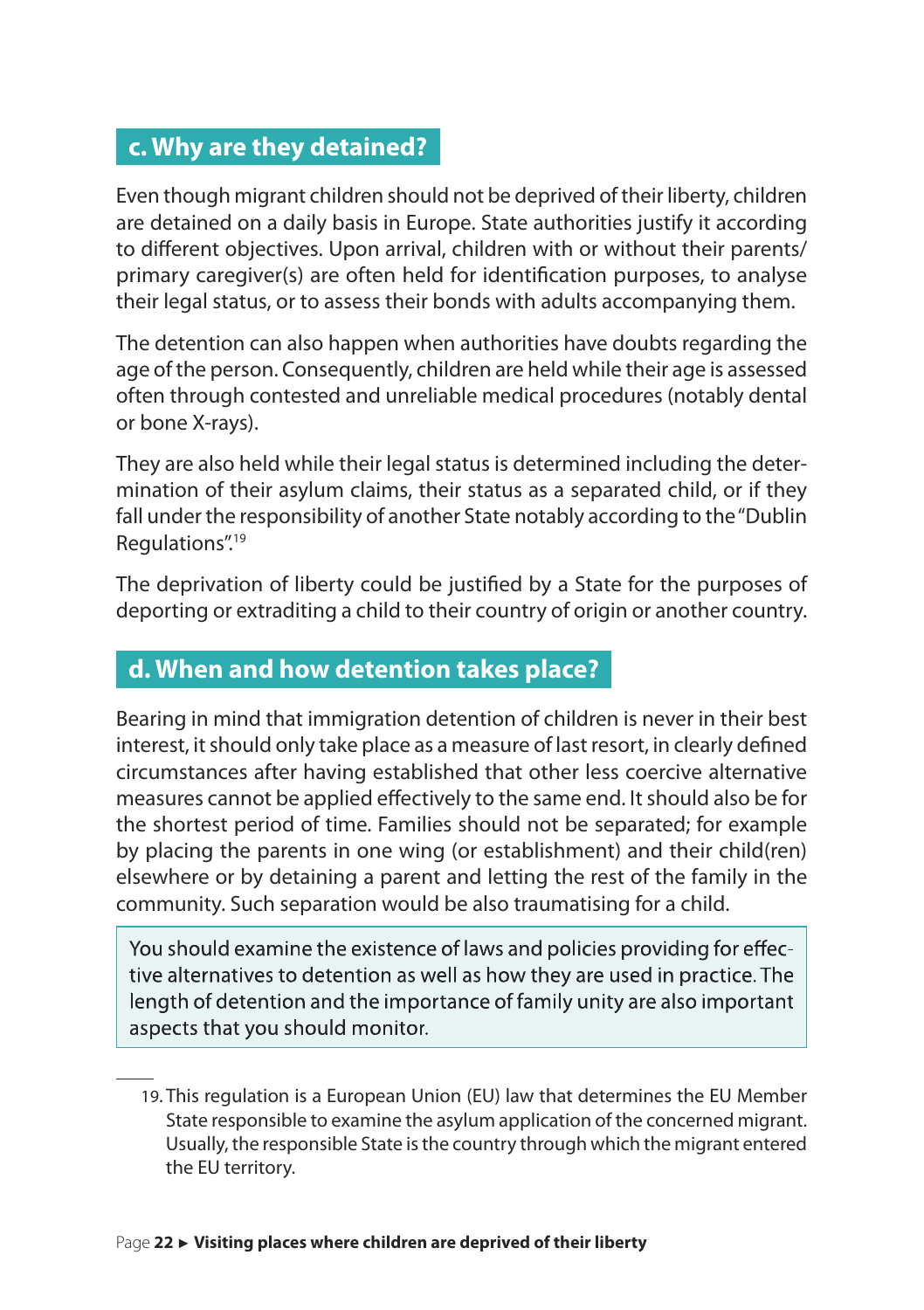There are a variety of facilities where migrant children are held under immigration legislation. The most common places are detention centres for migrants. These centres should not resemble prisons as the migrants held there are not criminals. They should be held in specifically designed buildings in conditions that are tailored to their legal status and particular needs. Children should be accommodated with their parents or a primary carer in dedicated units that resemble - as much as possible - family accommodation. Staff working in these units should be appropriately trained. Children should be offered a range of constructive activities: education, physical activity, leisure and recreation.

In practice, detained migrant persons often receive less protection, in relation to the procedures governing their detention and the conditions of their detention, than persons detained for criminal reasons. This is even more the case for children. The material conditions vary drastically in each European country but also among detention facilities in the same country. The conditions in many detention facilities fall below international children's rights standards; frequently due to the detention of children together with adults, or due to the absence of appropriate equipment, staff and care.

Children are also commonly held upon arrival in a country when they have been rescued, found, arrested by law enforcement agents such as police or border control officers. During this phase, they can be kept in police or border control stations but also in buses, cars, boats or other means of transportation. In the case of mass arrival, they can also be held in places which are not designed and intended for detaining persons, such as large gymnasiums, warehouses, hotels or even containers.

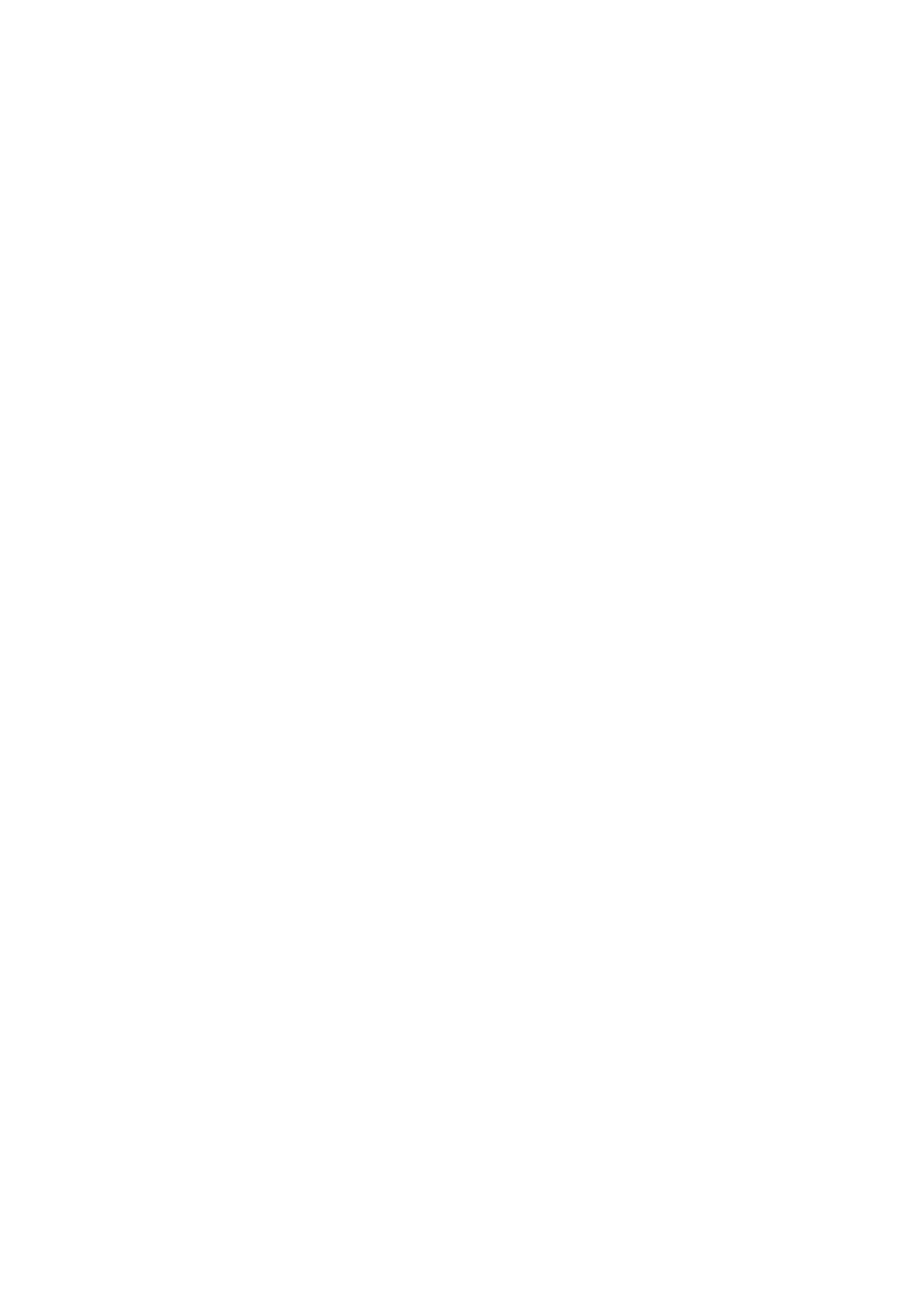### <span id="page-25-0"></span>**4. Preparing a visit to places where migrant children are held**

#### **a. Guiding principles**

The most important guiding principle should be the "**do no harm"** rule. Detained children are particularly vulnerable and their safety and best interests must be paramount at all times when carrying out a monitoring visit. No action by the visiting body should jeopardize this.

A conflict of interest can arise between the need to obtain information and the safety of the children deprived of their liberty. Speaking with the child could place them at risk of reprisals from the staff or other detained persons, or of psychological and emotional harm or trauma caused by an inappropriate interview. Equally, it is important not to raise false expectations of what can be done for them, and to ensure that any monitoring findings are reported without exposing children to the risk of sanctions.

In this context, it is imperative that parliamentarians are **sensitive** to the traumatic effect that recalling certain events may have on children, and to their potential trauma, psychological disorder and/or fragility. They should be aware of child-friendly communication skills.

For reasons of ethics and efficiency, it is also crucial that those conducting visits respect the following principles:

- ► Exercise good judgment
- $\blacktriangleright$  Respect the authorities and the staff in charge
- ► Respect the persons deprived of liberty
- ► Respect confidentiality
- ► Respect security
- $\blacktriangleright$  Be consistent, persistent and patient
- ► Be accurate and precise
- ► Be sensitive
- ► Be objective
- ► Be credible
- $\blacktriangleright$  Behave with integrity
- ► Be visible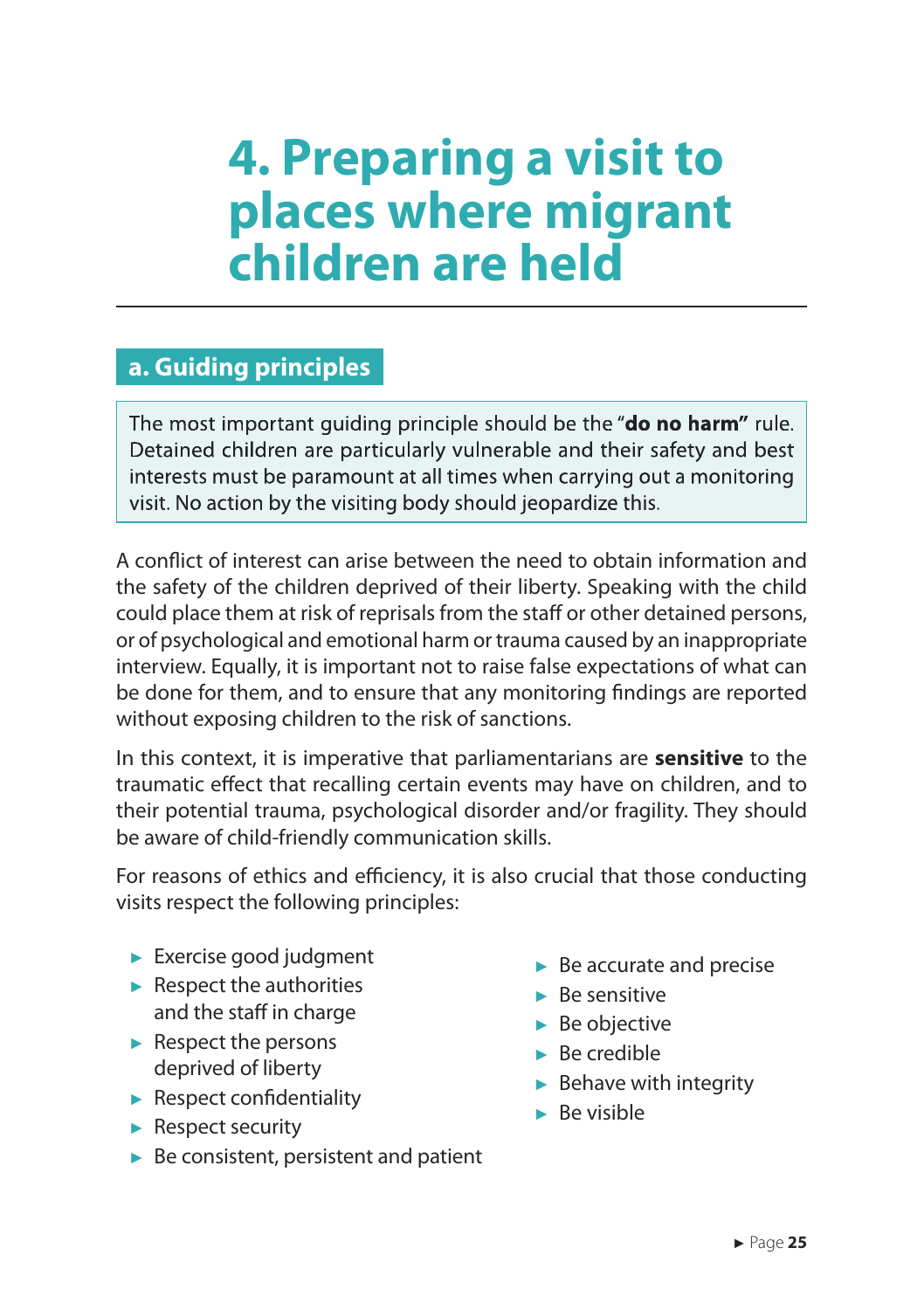#### <span id="page-26-0"></span>**b. Preparation of the visit**

There are various types of visits to places where children are deprived of their liberty; each with select objectives that affect the way in which they are carried out.

**Preventive visits** can take place at any time; mainly before, rather than in response to, a specific event or a complaint from a detainee. The aim is to identify those aspects of detention that could lead to a violation of the rights of the child. These visits have a holistic approach that focus on improvement in the long-term.

**Investigative visits** attempt to respond to individual cases and resolve a case or a specific situation. They focus on past acts and omissions in order to identify immediate improvements. For example, an investigative visit could be carried out in the case of allegations of separated children being held without specific care along with adult migrants.

A distinction should also to be drawn regarding the setting of the visit.

**In-depth visits** could last several days or weeks and involve a multidisciplinary team that looks at the functioning of a place of detention. Their main objective is to document the situation thoroughly, analyse risk factors and identify both problems and best practices. These visits are carried out regularly by monitoring bodies such as the NPMs, the CPT or the SPT.

**"Snapshot" visits** are much shorter (from a few hours to half a day) and involve an individual or a small team. The main objective is to get an overall picture of the place of detention and the situation of detained persons. These visits also aim to produce a deterrent effect and to contribute to the accountability of management.

Parliamentarians are much more likely to conduct "snapshot" visits.

To understand the general context in which children's deprivation of liberty occurs, parliamentarians should gather all available information concerning the legal, social and political context of detained migrant children and the most recent available statistics, reports and information on the matter. Important elements to consider are:

 $\triangleright$  the international legal framework, in particular the United Nations and Council of Europe standards and the jurisprudence of the European Court of Human Rights;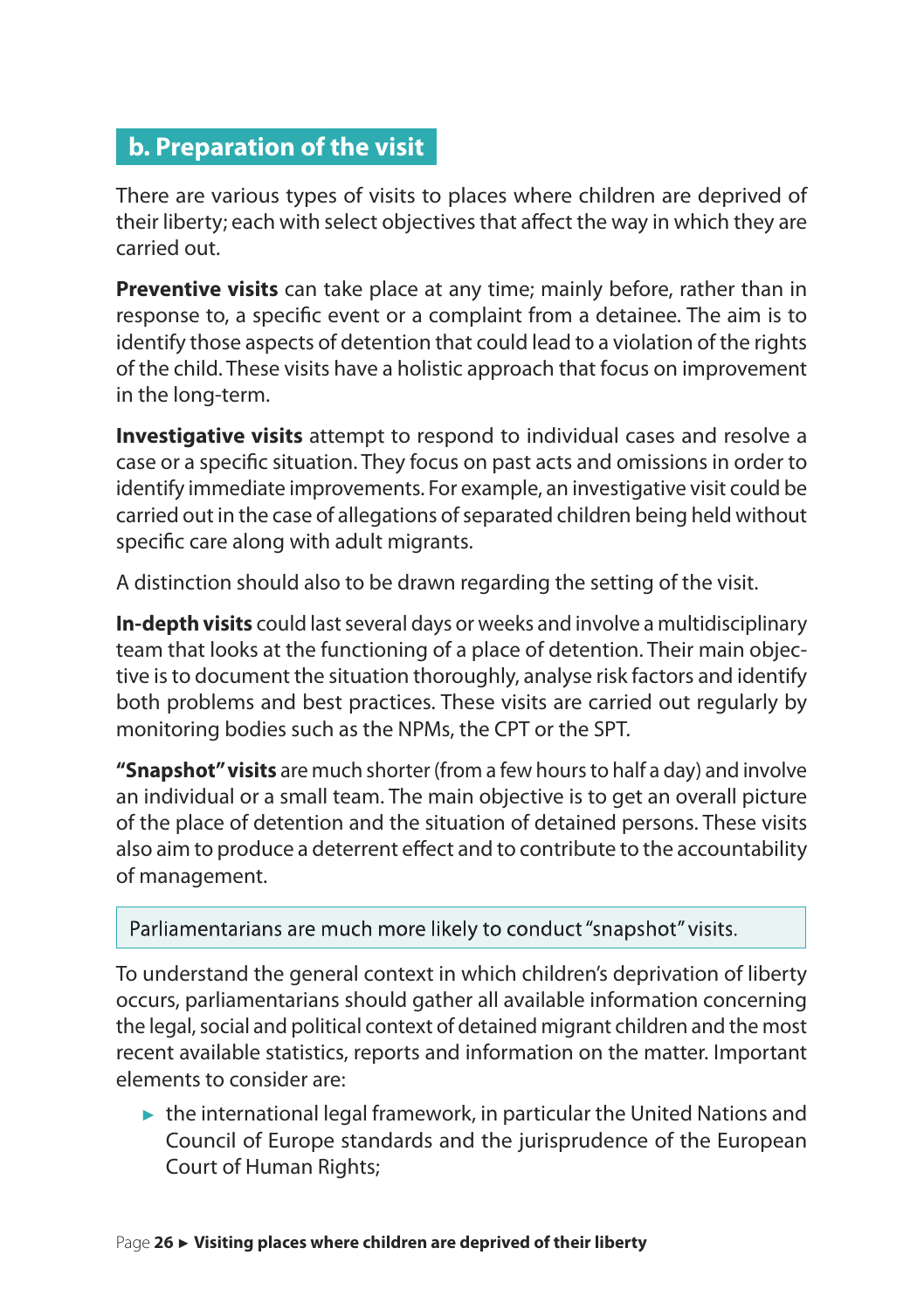- <span id="page-27-0"></span> $\blacktriangleright$  the applicable national/local policy in relation to the detention of migrant children;
- $\triangleright$  the national legal framework: who may be deprived of liberty, at what age, for what reasons, by whom, where/in what kind of facility(s), for how long;
- $\blacktriangleright$  the different places where children may be deprived of their liberty, the rules and regulations that govern these places, the authorities responsible for these institutions, their capacity, their regime, the status and different groups of children deprived of their liberty within these places;
- $\triangleright$  information on the practice and on specific incidents regarding the place(s) to be visited, including from media, monitoring bodies, civil society or researchers.

#### **c. Defining the objectives of the visit**

Do not expect to be able to examine all aspects of detention systematically during a single short visit. Objectives of the visit should be defined in accordance with the available time.

It is wiser to define a **precise, clear, and narrow objective** if the visiting team is unable to spend much time at the place of detention. Having unrealistic objectives may lead to collecting insufficient information on each of the topics you wanted to analyse. Your motto should be "*do little but do it well*". Therefore, it is crucial to be clear from the outset as to the purpose and the objectives of the visit, such as:

- $\blacktriangleright$  understanding how children are held;
- ► focusing on a specific issue (follow-up on a complaint received, investigate a particular matter such as the length of detention or the absence of special care for children);
- $\triangleright$  following up on a previous visit to check on a specific aspect of detention, individual cases or implementation of previous recommendations by parliamentarians or other bodies.

#### **d. Setting up the visiting team and organising the work**

When carrying out a visit, it is advised that a parliamentarian does this accompanied by at least one other person (assistant, adviser, expert or medical doctor). This allows for the cross-checking of collected information, note-taking during interviews, as well as a discussion of any impressions made during the visit.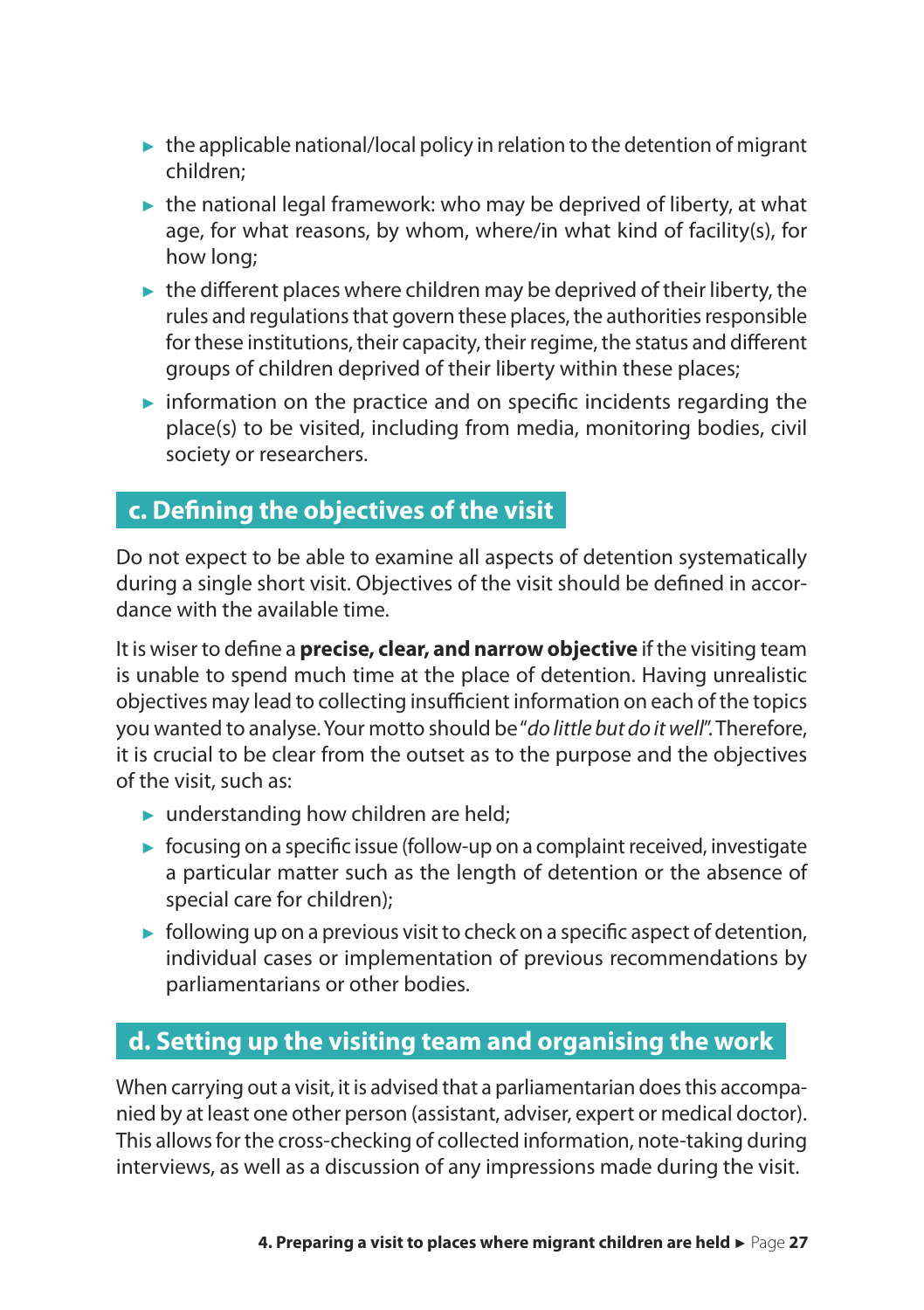When you are carrying out a visit with several parliamentarians, for example as part of a commission, remember to work as a team and identify a head of delegation who shall be responsible for co-ordinating the visit. Divide the different tasks according to your skills and be equally informed and aware of the objectives of the visit.

Since the visits are targeted towards children, keep your visiting teams small, except if there are a large number of children held in the establishment to be visited. The composition of the team should be influenced by:

- $\triangleright$  the expertise needed (a paediatrician or child-rights expert);
- $\blacktriangleright$  the cultural context and the need for independent interpreter(s). The team should avoid as much as possible to use staff members or other migrants as interpreters;
- $\blacktriangleright$  the size of the place to be visited. If it is a small establishment it is best to avoid using a large team, as this can be perceived as intimidating to the migrants;
- $\blacktriangleright$  gender considerations: having a member of both genders in the visiting team could help raise sensitive topics.

To ease the visit, preparing a checklist on detention conditions as a means of guaranteeing standardised collection of information can be very helpful (examples of checklists are included below).

The **selection of the establishment** to be visited should be based on relevant information regarding the detention of children. In this context, particular attention should be placed on information provided by press articles or research studies or reports. The visiting team may wish to identify places deemed to be most representative of the different kinds of facilities where migrant children are held in the country. It may also be interesting to visit places that are not frequently visited, less accessible, or not traditionally related to detention such as temporary/ad hoc detention camps.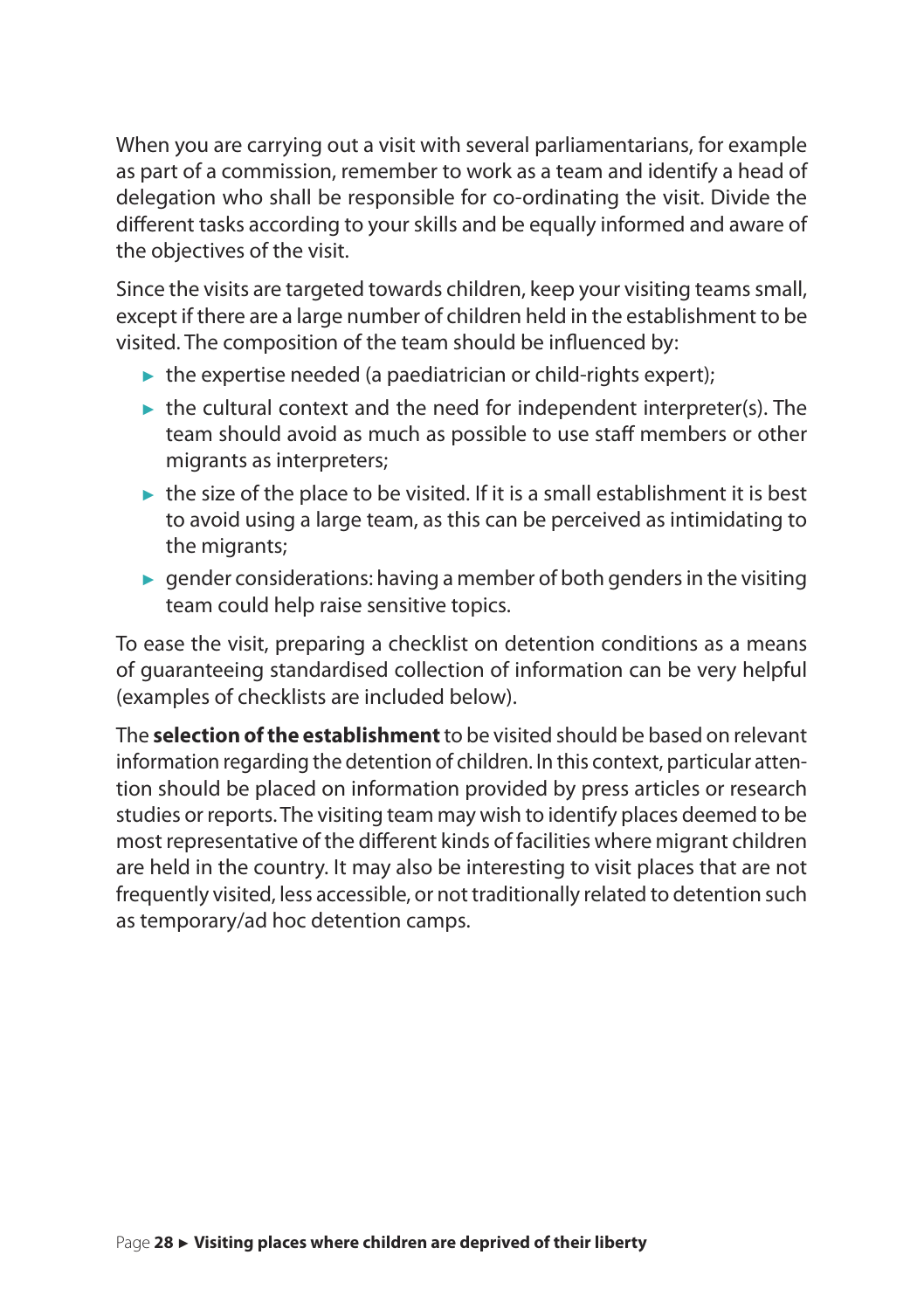# <span id="page-29-0"></span>**5. Carrying out the visit**

- **E** ven if the visit focuses on migrant children, carrying out a visit requires having an overall impression of the establishment and of its way of functioning. The following steps should be considered:
	- $\blacktriangleright$  the arrival and the initial conversation with the head of the centre;
	- $\blacktriangleright$  a tour of the detention facility;
	- $\triangleright$  interviews with migrants children and adults;
	- $\blacktriangleright$  interviews/conversations with staff;
	- $\blacktriangleright$  the final conversation with the head of the centre.

The importance given to each step will depend on the type of visit and the available time. In any case, you should always be prepared to be flexible and to react to situations found, thus adapting your plans accordingly if it is deemed necessary. You should also keep an open mind and remain alert.

A visiting team can be perceived as being intrusive by the authorities in charge of the centre and by the migrants, especially children, who might not have seen or spoken to external visitors since their arrival in the country.

In order to properly evaluate and to have a realistic impression of the situation of detention, it is fundamental to cross-check different sources of information. You should collect the point of view of persons detained (children and adults), the staff, the management and/or other professionals working in the establishment, and to test them against your own observations (what was seen, heard or felt). Consultations of registers and other documents can be useful to understand a given situation.

#### **a. What should you check in a detention centre where children are held for immigration purposes?**

To assess the situation of children deprived of their liberty for immigration purposes it is necessary to have an idea of the overall conditions in the place of detention; this includes evaluating the treatment of children in comparison to adults. Depending on the type of visit, you will need to be selective on what is feasible to do during the time spent in the establishment.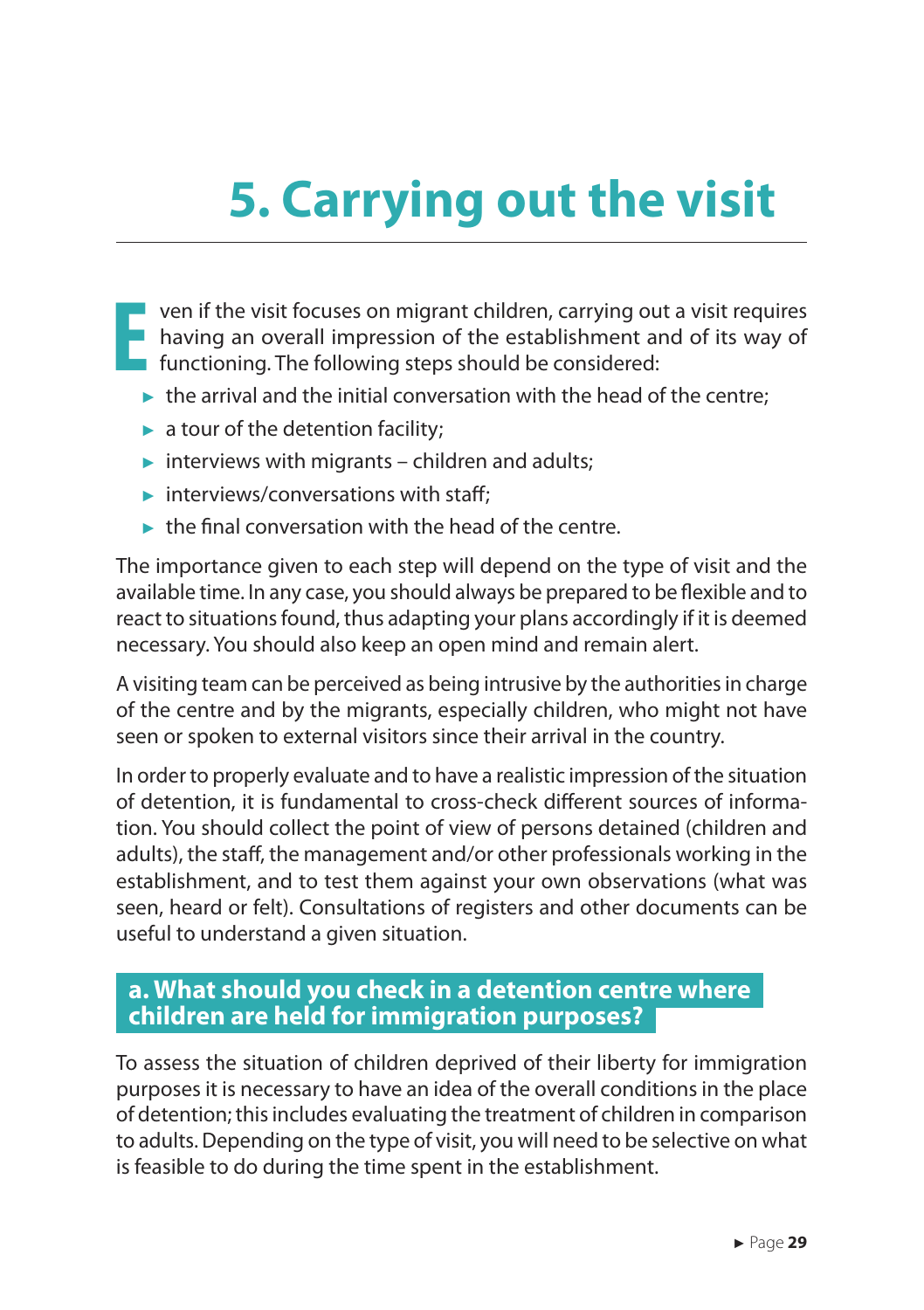Begin with a conversation with the person in charge of the centre to obtain basic information regarding the establishment, as well as to explain the objectives of the visit and the way it will take place.

Ask for a tour of the facility, it is important to see all the premises that are used. A short general tour of the entire facility should be done, thus allowing for a complete visualization of the premises; including living units, specific areas for children, activity rooms, health-care centre, kitchen, isolation rooms, etc. This tour will provide a first general impression of the atmosphere and is an excellent opportunity for you to interact with various staff members and gain an impression about their work and information regarding existing problems or challenges.

During the visit to an immigration detention centre, a number of issues can be raised. Below is an aide-mémoire that outlines different areas that could be raised:

#### **Material conditions**

- $\blacktriangleright$  Is the establishment below/above its capacity?
- $\blacktriangleright$  Is the quantity and quality of food sufficient?
- $\blacktriangleright$  Is there access to clean drinking water throughout the facility?
- ► Are children provided with hygiene products?
- ► Do children have access to washing facilities? Are these clean and sufficient in number?
- ► Do children have access to toilet facilities at all times? Are these clean and sufficient in number?
- ► Are all children able to sleep on a mattress? What is the quality of the bedding?

#### **Activities and contact with the outside world**

- ► What access do children have to outdoor exercise? For how long? How regularly? Children and adults together, or separately?
- $\blacktriangleright$  Is there recreational equipment that children can use?
- ► Are there organised purposeful activities for children (education, leisure and culture)?
- ► What form does contact with family and others take (visitor access, frequency, conditions, duration)?
- $\triangleright$  Are children allowed free contact with the outside world, such as access to media, telephone (including mobile phones), mail and parcels?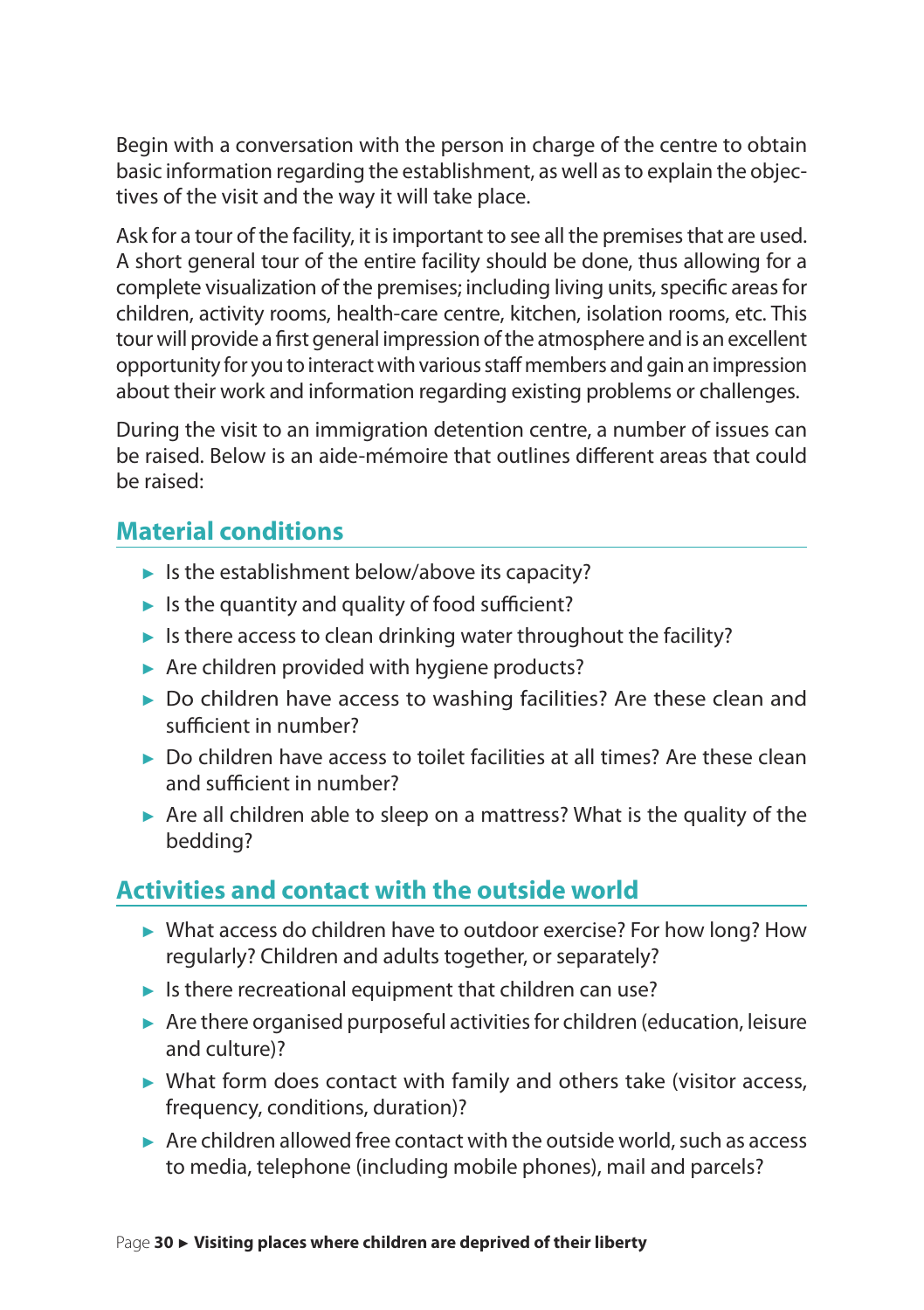#### **Treatment**

- ► Are there any allegations of violence among migrants or by staff?
- ► Is force or other means of restraint used against adults/children in the facility?
- $\blacktriangleright$  Is solitary confinement and other disciplinary measures used in the facility?
- ► Have there been any incidents of violence or peaceful protest, hunger strikes, self-harm?

#### **Health care**

- ► Is there access to medical care including dental services, mental and paediatric health care?
- ► Is a doctor or nurse present on a regular basis?

#### **Specific issues relating uniquely to children**

- ► Are special living conditions and provisions made for children (separation from adults, keeping the family together, child-friendly living spaces)?
- ► Are the special needs of children addressed (dietary, security, health care, activities)?
- ► Are the staff given specific training in child issues?

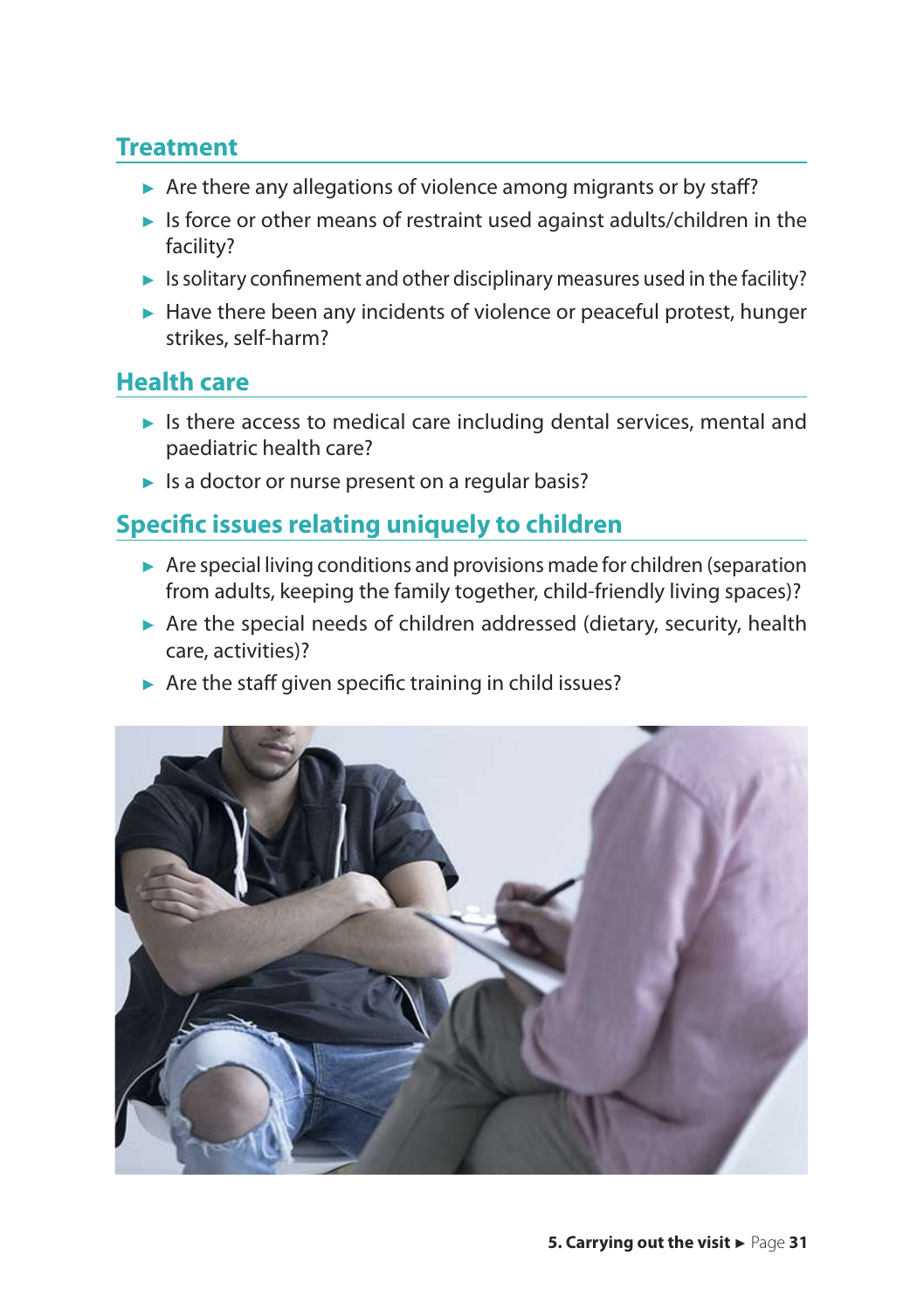#### <span id="page-32-0"></span>**b. How to conduct interviews with children**

The only way for parliamentarians to grasp the reality of immigration detention is to spend time speaking with migrant children and to hear directly about their experience of the conditions and treatment in detention.

Remember that interviewing detained children is a delicate process and that it is essential to establish a **relationship of trust**.

To properly evaluate the situation of migrant children, it is extremely valuable to speak to them individually. Ideally, multiple interviews/discussions with different children should be conducted so that the child who has given you the information on problems cannot easily be identified, thereby mitigating the risk of reprisals. The choice of the children/persons interviewed should be made by you and not by the staff of the establishment. Those selected should be as representative as possible of the different categories of children detained.

You may choose to speak to the children that have been detained the longest (to hear about the evolution and long-term consequences of their detention), the most recently arrived (to learn about their situation/treatment by the authorities before their detention) or the children with health problems or belong to minority groups.

You may want to have a couple of **collective group discussions** to build a general understanding of the situation in the place visited. These discussions are useful to get a sense of the mood within the establishment and to hear about common concerns (activities, food, relations with staff). Since there is no individual confidentiality, group discussions exclude the possibility of discussing more sensitive issues such as treatment, relations with other migrants, or issues related specifically to individual children.

When conducting **individual interviews** it is essential to ensure confidentiality and trust. The child being interviewed must feel safe and at ease. If possible, the location for the interview should be chosen by the child.

Conducting the interview in private is paramount. Interviews should be out of hearing and preferably out of sight from staff and other migrants. If the child is too young to have an interview on his/her own or does not feel comfortable to speak by him/herself, a person of trust could be present. In this case, the interviewer must keep in mind that the objective is to hear the views of the child and should make all the possible efforts to limit the impact of this additional presence on the interview. For example, if answers are given by an adult, you should double check to see if the child agrees.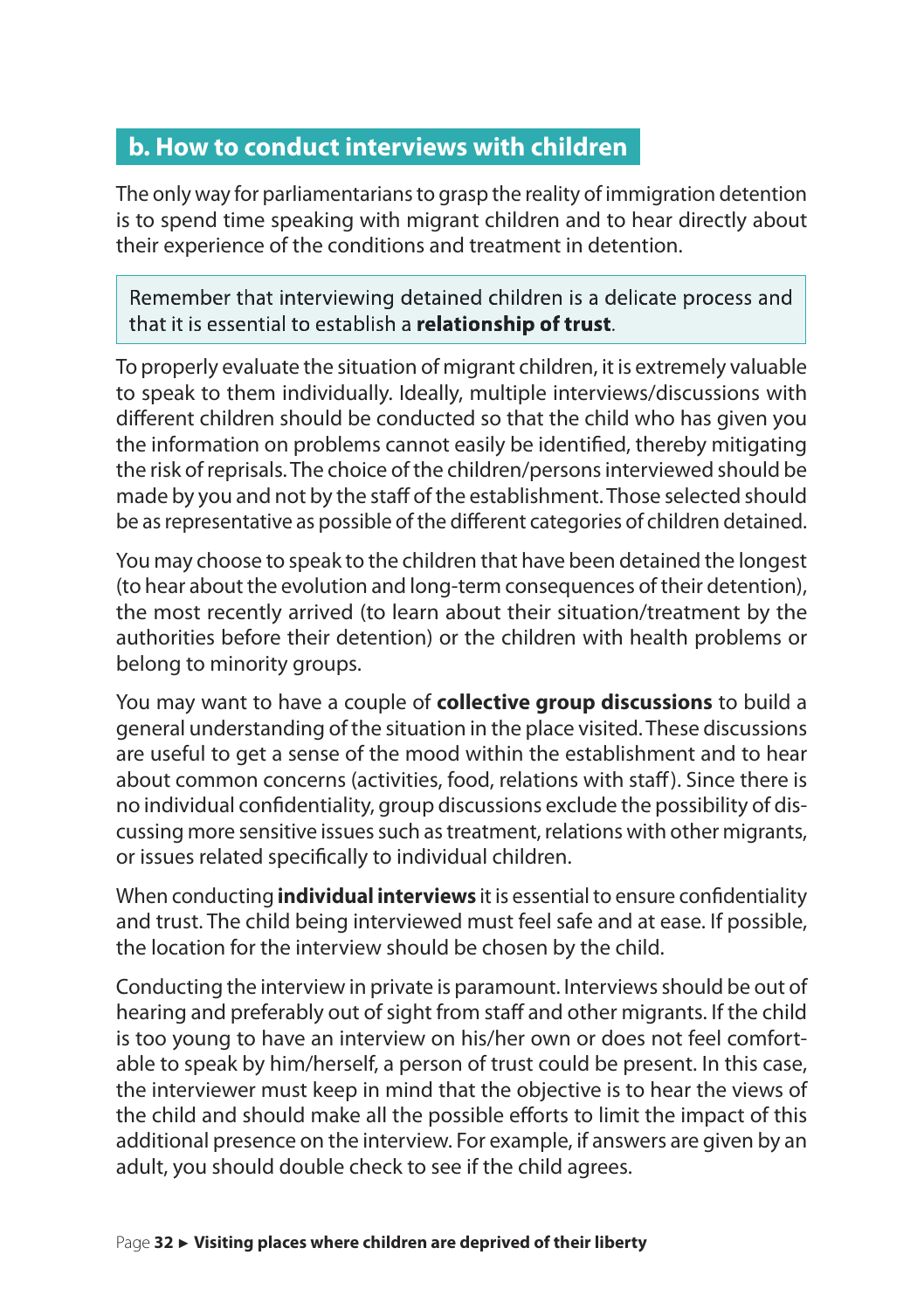Detained migrant children may not be keen to engage in a discussion with a visiting adult. Always make sure that the child has voluntarily agreed to be interviewed after being provided with the necessary information regarding the visit. Remind the child that they can stop the interview at any time.

Remember that no two persons will relate their experiences in the same way or with the same level of detail and clarity. Each child may have a different interpretation of what is important or relevant.

Use open-ended questions this gives the child control ("do you play sports here?", "how have you been treated?", "what do you have to eat here?"). Such types of questions encourage recollection of events, whereas closed-ended/ leading questions ("was access to the sport facility denied?", "have you been ill-treated?", "is the food nice?") encourage recognition. It is important to keep in mind that children may want to tell the interviewer what they believe he/ she wants to hear or what they have been told by the staff or adults.

When listening to the child try to maintain a neutral facial expression and to not show any signs of judgement. Such behaviour could damage the environment of trust.

It is essential to have a **child-friendly** approach when interacting with children:

- ► adapt your vocabulary;
- ► avoid jargon, complicated or leading questions;
- $\blacktriangleright$  be informal and communicate:
- $\blacktriangleright$  make sure that the child understands the questions;
- ► be patient;
- $\blacktriangleright$  remember that you are talking to a child.

The art of listening is crucial when speaking with children. It is recommended to let the child narrate his or her own story and not to dominate the conversation or conduct it as though it were an interrogation. Children should be encouraged to give answers in their own words. It is vital to be sensitive to cultural differences when asking and responding to questions.

**Interpretation** will most likely be required during the visit. In this case, interpreters should be professional interpreters, fluent in both languages, informed and prepared to work in the migration detention context, and capable of using child-friendly language. Remind interpreters that their personal behaviour, dress code and attitude are of particular importance in order to build and maintain an environment of trust with the child. It is important to familiarise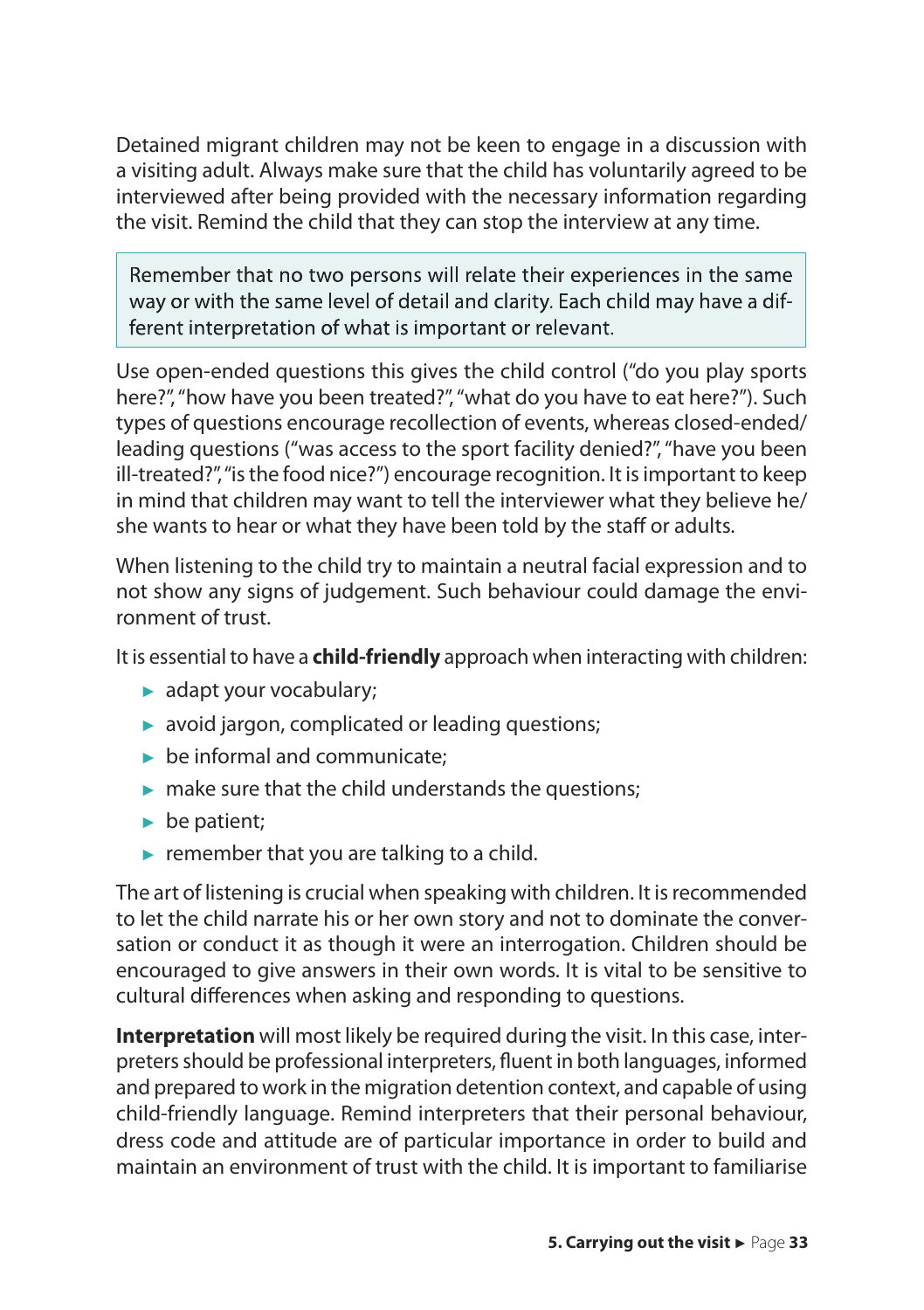yourself with the interpreter before any interview, both briefing the interpreter on your expectations for the conversation, and hearing if they wish to advise on any cultural or other issues.

Below is an aide-mémoire that outlines a number of considerations to be taken and tips for conducting an interview:

#### **Before the interview**

- $\blacktriangleright$  Identify the child you would like to interview.
- ► Obtain their informed consent.
- $\blacktriangleright$  Take precautions to ensure the interview takes place in a private, confidential setting.
- $\blacktriangleright$  Make sure the child is comfortable talking to you (check if they would prefer to talk to someone of the opposite gender, a different interpreter).
- ► Respect confidentiality.

#### **During the interview**

- ► Introduce yourself and the interpreter.
- ► Remind the child that you will not repeat what they tell you to the detention staff, you are independent to the detention staff and the police.
- $\blacktriangleright$  Remind the child that they can stop the interview if they are no longer happy to talk to you.
- ► Do not give them false hope about your power to help them.
- ► Use open questions.
- ► Pay attention to your body language and tone of voice, do not be intimidating.
- ► Pay attention to his/her body language and attitude throughout the interview.
- ► Do not give biased information.
- $\blacktriangleright$  Remember to thank the child for talking to you.

Remember throughout the interview youmust DO NO HARM; if the child is distressed by questions or memories, it may be appropriate for you to interrupt the interview and even to seek medical help. You are not there to interrogate the child but to listen to their concerns and gather information. If you use this checklist too mechanically you may give the child the impression that you are interrogating or cross-examining them and this will not be in their best interest.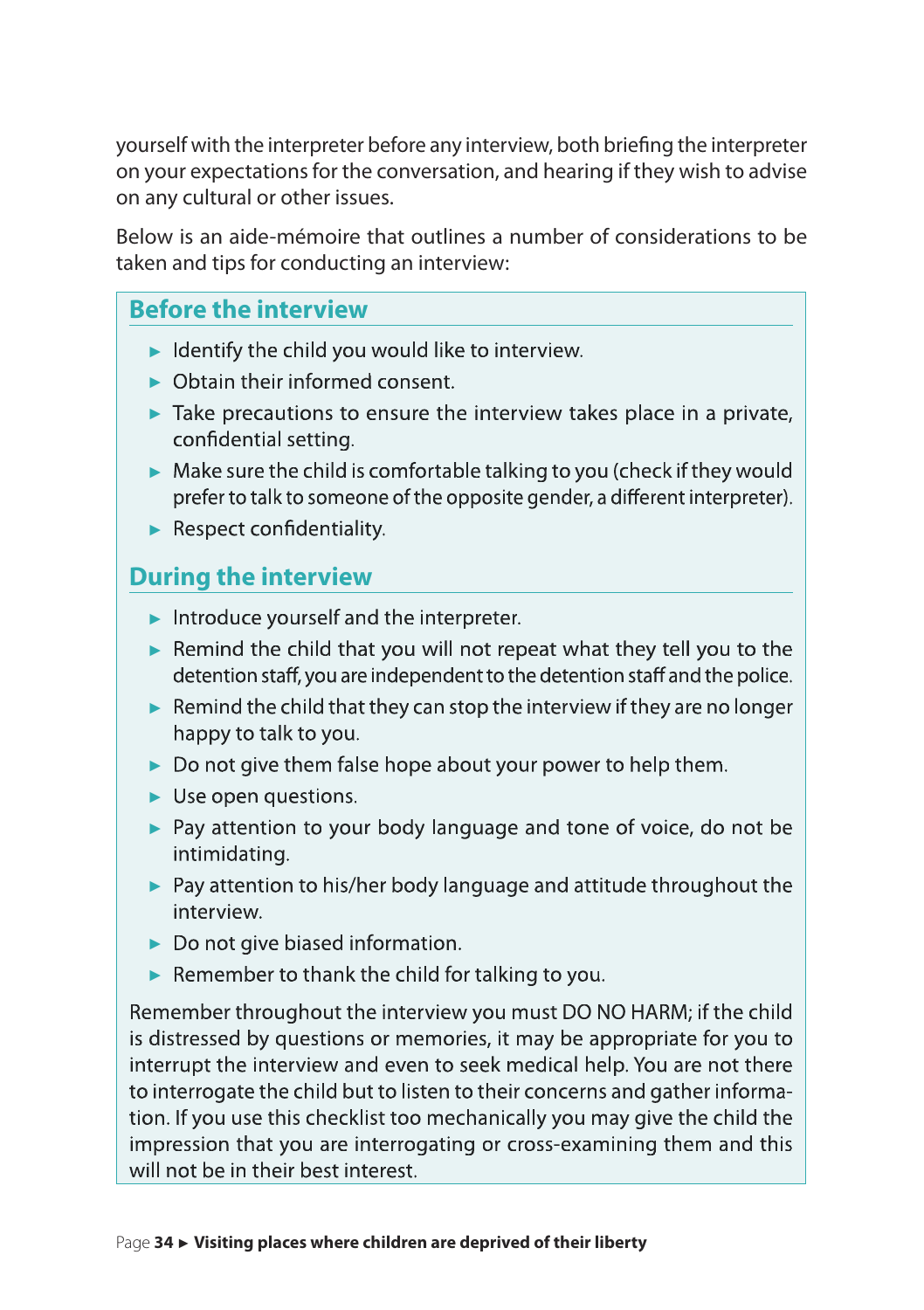#### **Key questions to cover during the interview**

- ► How long has the child been detained?
- ► Does the child know why they are being detained?
- $\triangleright$  Did the authorities talk to the child about alternatives to detention?
- $\blacktriangleright$  How has the child been impacted by detention? How does detention make the child feel?
- ► What do they feel about the detention centre? The guards? The other detainees (children and adults)? Why?
- ► Doesthe child have accessto education, recreation, leisure and health care? How long do they spend outside their cell?
- ► Has the child been separated from their parents in detention? If so, when did they last see their parents?
- ► Are the children separated from adults who are not members of their family?
- $\blacktriangleright$  (if appropriate) Has the child been subject to an age assessment procedure?
- $\blacktriangleright$  If the child is unaccompanied, have they been appointed a quardian? Do they communicate with their guardian, and how often do they meet?
- $\blacktriangleright$  Have the authorities talked to the child about trying to reunite them with their family members?

#### **After the interview**

- ► Debrief with your colleagues, cross-check your impressions, records and observations.
- ► Follow-up according to your visit plan (reports, parliamentary questions, media spots, individual case follow-up etc.).
- ► Report to appropriate bodies: do you need to inform staff about a safeguarding problem you have observed? Do you need to inform external protection mechanisms or ombudspersons about a situation you have observed?
- $\blacktriangleright$  Talk to your parliamentarian colleagues about your visit and join the campaign to end immigration detention of children.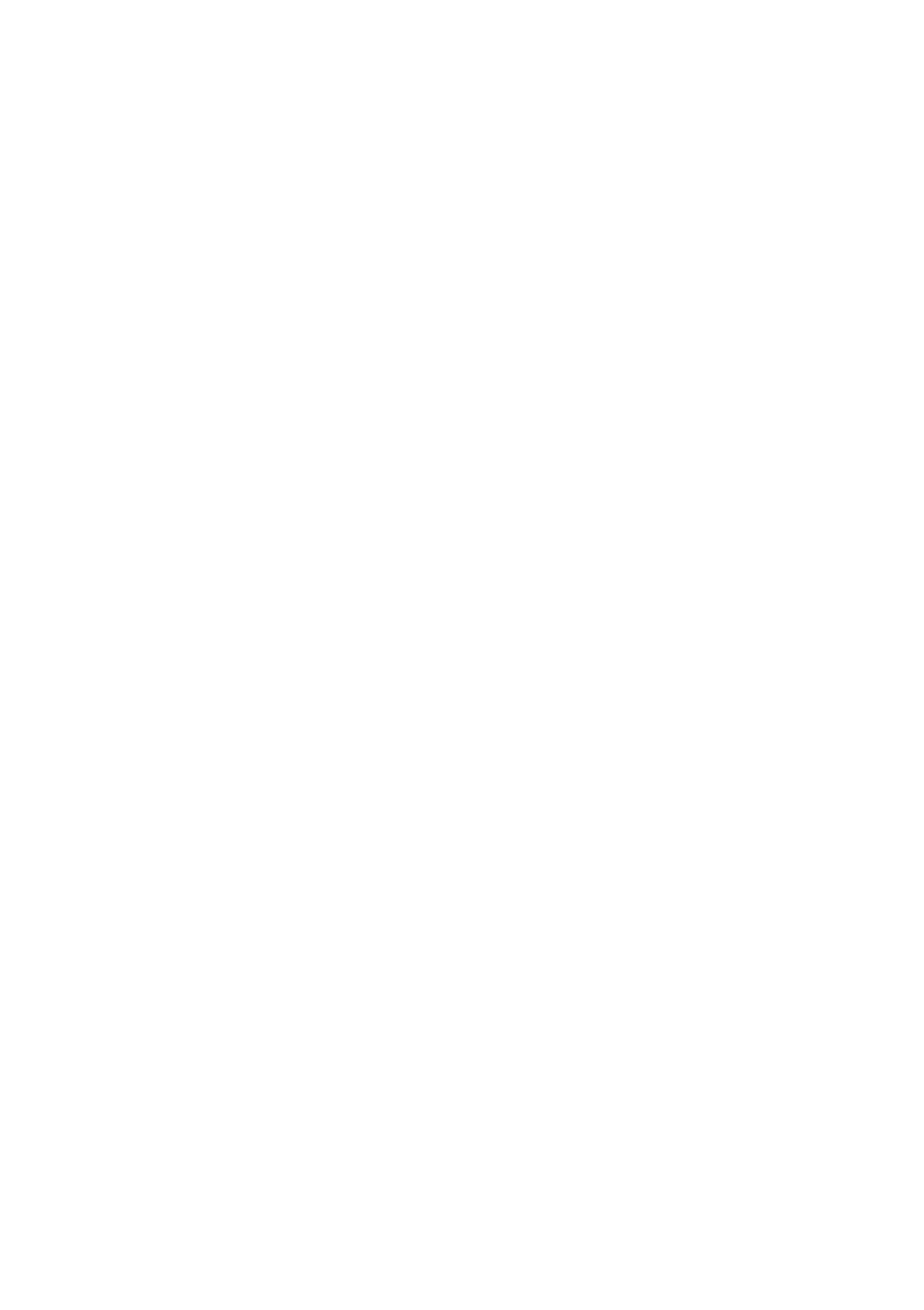## <span id="page-37-0"></span>**6. Follow up to the visit**

visit without follow up does not serve any purpose. To contribute to<br>the improvement of the detention conditions of migrant children or to<br>their release, a visit must be followed up by initiating specific actions. the improvement of the detention conditions of migrant children or to their release, a visit must be followed up by initiating specific actions. The form of follow up to the visit depends on the objective(s) and type of visit conducted as much as the findings made on the spot. The phase that follows the visit is thus as important as the visit itself, and requires attention and planning.

In essence, the follow up visit should be a type of gap analysis that highlights what is expected and what is actually occurring. Some suggestions of follow up strategies that can be implemented are as follows:

- ► provide written feedback to the relevant authorities (minister, immigration detention service and/or person in charge of the place visited) through a letter or a report which could be published or remain confidential. This written feedback should be accurate and as precise as possible. If it contains information regarding the specifics of a particular child(ren), the concerned person(s) should have provided an expression of informed consent;
- $\triangleright$  make a parliamentary question relating to the situation found;
- $\triangleright$  draft and propose a change in the legislation and/or migration policy;
- ► conduct follow-up visits and check the implementation of recommendations;
- ► propose revised budgetary allocations in regards to alternatives to detention;
- $\blacktriangleright$  engage with the media;
- $\triangleright$  engage with key monitoring bodies such as NPMs, the Children Ombudsperson, civil society and/or UNHCR;
- $\triangleright$  in the case of a serious incident or situation, file an inquiry and/or a petition.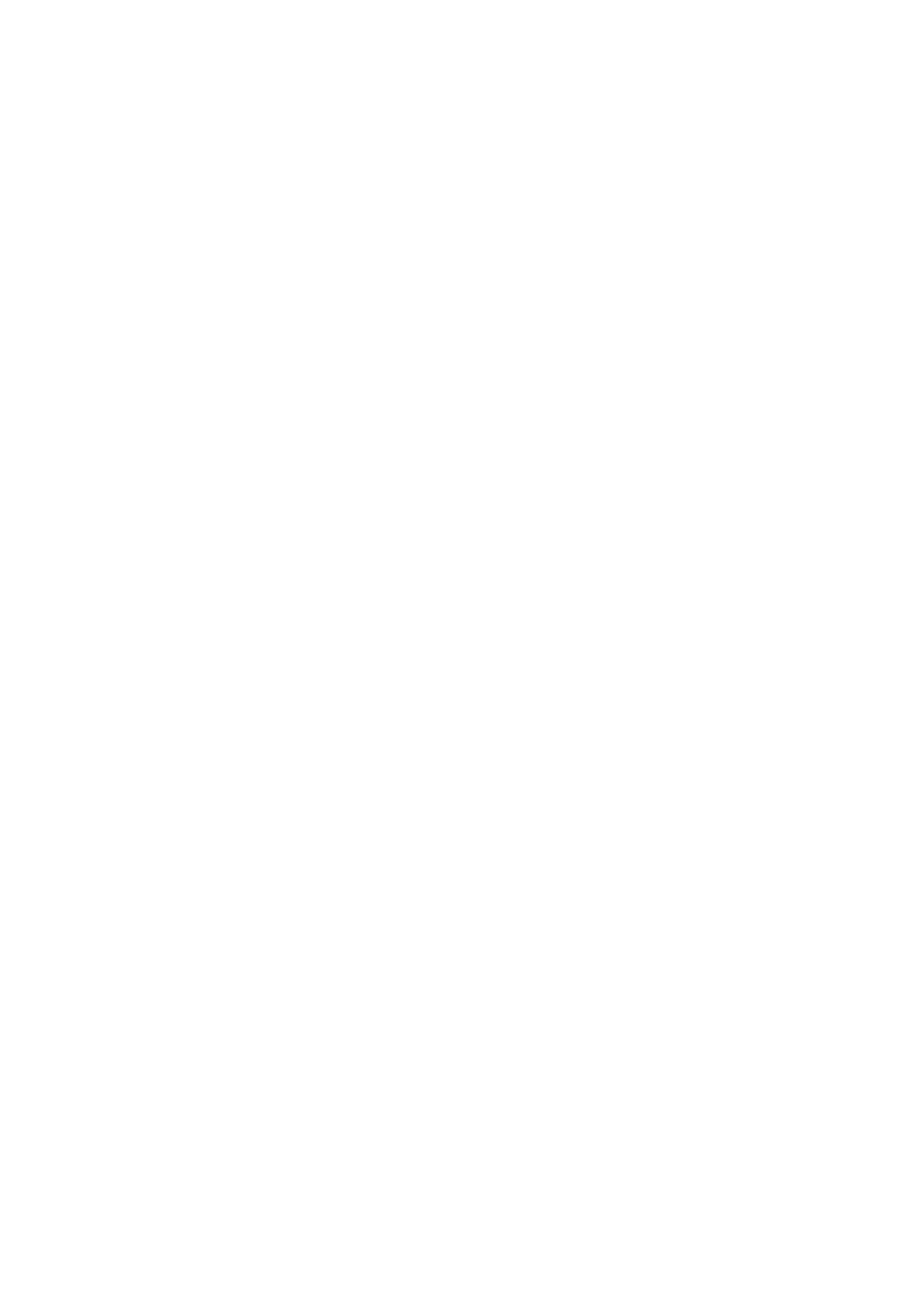### <span id="page-39-0"></span>**7. Annexes**

#### **Annex 1: Children and detention: legal standards**

This annex gives an overview of key legal principles that should be considered in the context of detaining children as a result of immigration procedures.

#### **Prohibition of torture**

Article 3 of the European Convention on Human Rights states that "*No one shall be subjected to torture or to inhuman or degrading treatment or punishment*."

#### **The right to freedom**

Article 5 of the European Convention on Human Rights states that everyone has the right to liberty. Under certain circumstances, it is possible to deprive someone of the liberty, such as in anticipation of deportation, extradition, or to bring them before a competent authority. This deprivation of liberty is however, only justifiable if this is strictly necessary and when no alternatives are possible.

#### **Children are children first and foremost**

Article 2 of the Convention on the Rights of the Child ensures that all children, without distinction, discrimination or exception are entitled to child rights. The Convention is applicable to all children irrespective of the child's, or their parent's, race, sex, language, religious or political views, national, ethnic, or social origin, property, disability, birth or status.

#### **The best interest of the child must be a primary consideration**

Article 3(1) of the Convention on the Rights of the Child recognises that all actions concerning children, whether undertaken by public or private social welfare institutions, courts of law, administrative authorities or legislative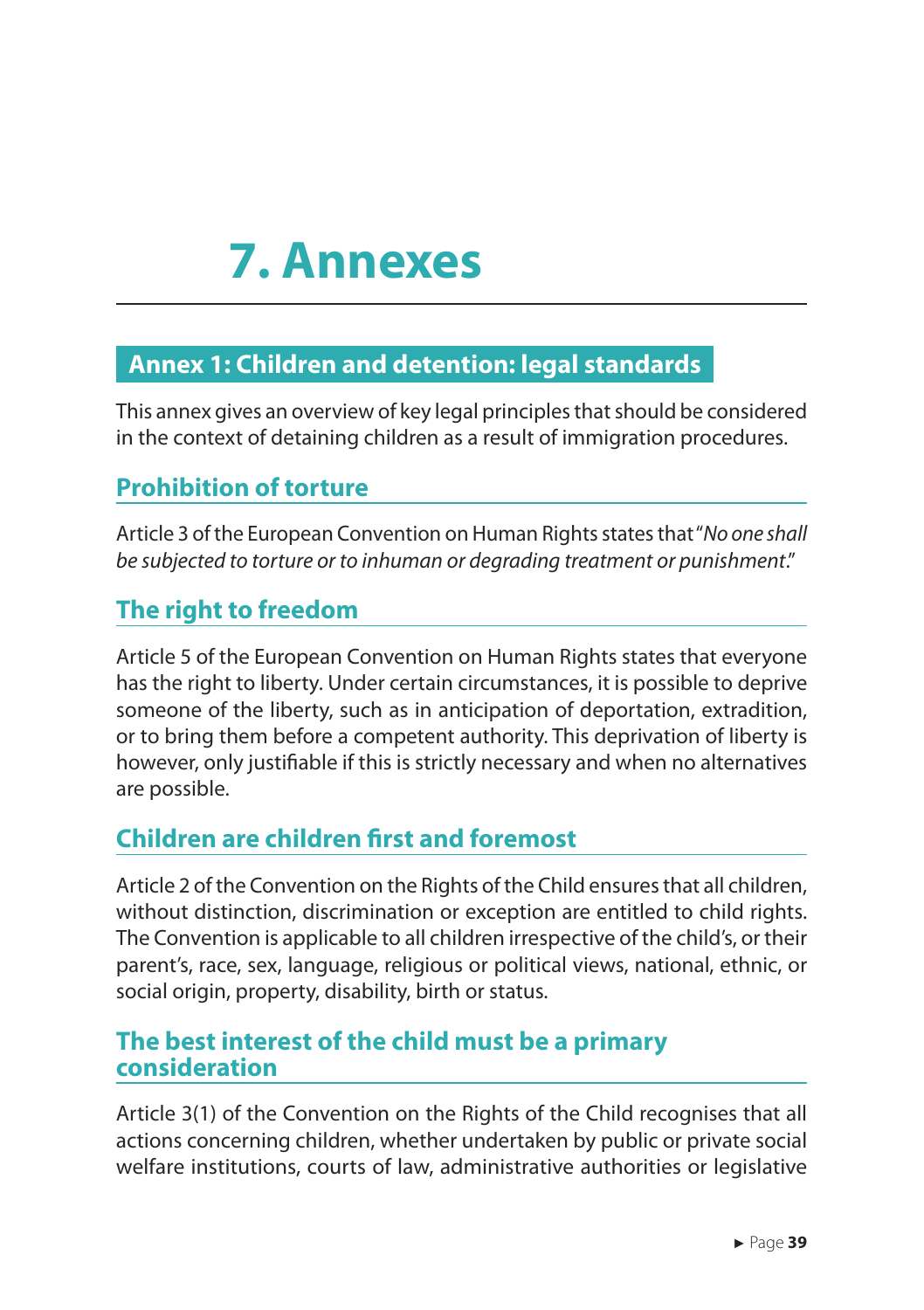bodies, must consider the child's best interests as a primary consideration. States are therefore obligated to consider this in any immigration decision, such as whether to detain a child or their parents or guardian on the basis of their migratory residence status.

#### **The child's best interests take precedence over administrative considerations**

In the European Court of Human Rights case of *Popov v. France,* it was stated that the child's extreme vulnerability must be the decisive factor in making a decision to detain, and the child's best interest takes precedence over considerations relating to migration status.

#### **Children are not to be detained. If they are, it is as a measure of last resort and for the shortest possible period of time.**

Article 37 of the Convention on the Rights of the Child states that the deprivation of a child's freedom should be a measure of last resort and for the shortest appropriate period of time. Less coercive measures should be considered first.

The standards of the European Committee for the Prevention of Torture also make clear that every effort should be made to avoid resorting to the deprivation of liberty of an irregular migrant who is a child,<sup>20</sup> while the case law of the European Court of Human Rights in the case *A.B. and Others v. France* found that there will be a violation of the European Convention on Human Rights if States fail to consider less coercive measures before resorting to detention.

#### **Children are never placed in detention with adults, unless they are members of the same family**

Regional instruments provide for the fact that unaccompanied children particularly should never be accommodated with adults. Article 11(3) of the European Union Reception Conditions Directive (Recast) makes this explicit, and adds that if a family are detained, that they should be accommodated separately in conditions guaranteeing them adequate privacy.

<sup>20.</sup> European Committee for the Prevention of Torture and Inhuman or Degrading Treatment or Punishment, 19th General Report of the CPT's activities, October 2009, para. 97.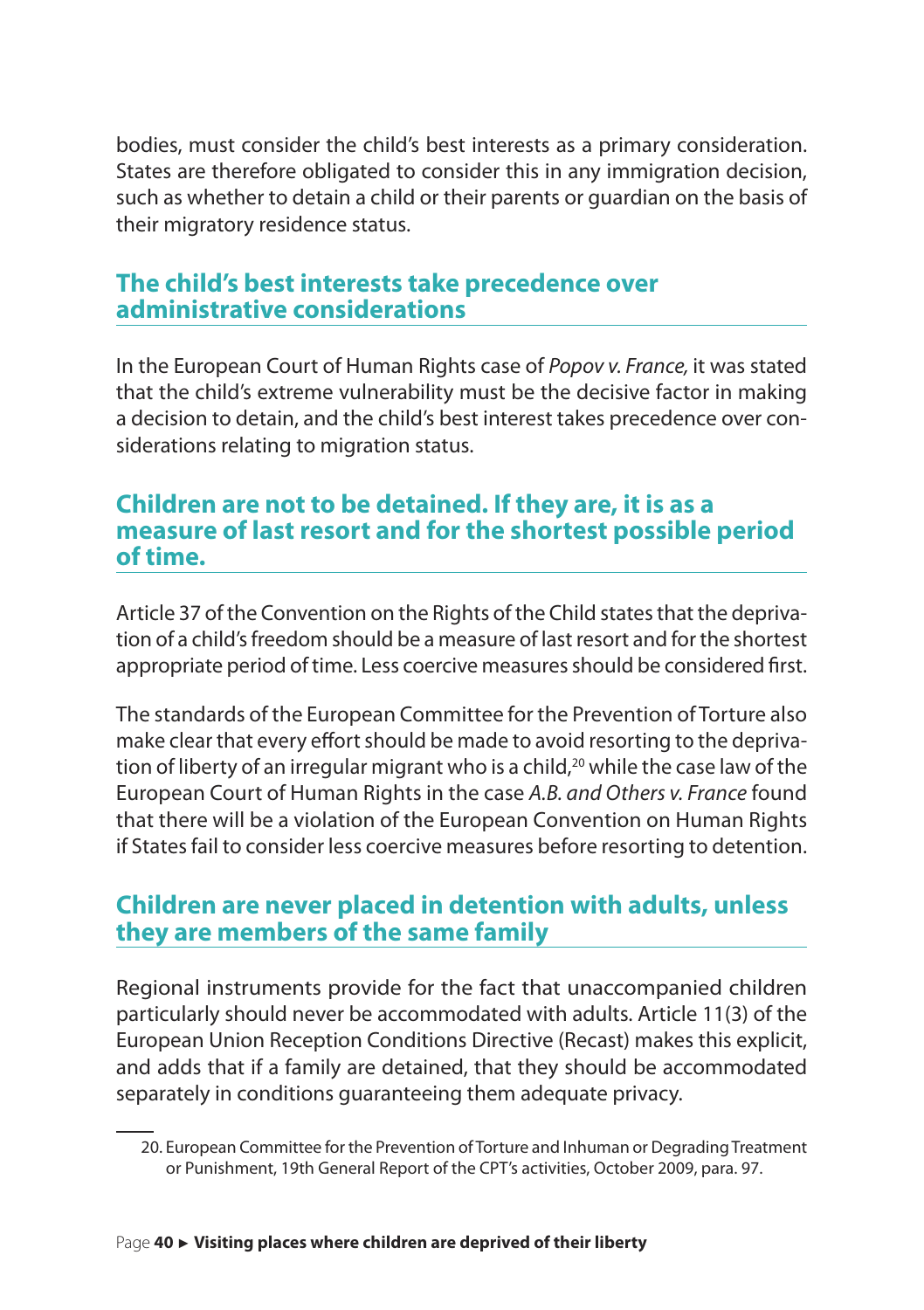#### <span id="page-41-0"></span>**Annex 2: Alternatives to detention**

This annex provides a non-exhaustive list of possible alternatives to detention which should be considered and advocated for in order to ensure that children are never detained for reasons related to their migration or residency status. These examples include a range of law, policy and practical interventions which MPs could recommend:

#### **Law and policy alternatives**

- ► Adopting legislation which prohibits the detention of children for immigration purposes, or prohibits the detention of certain categories of children (e.g. separated children).
- ► Adopting legislation which specifically mandates the provision of appropriate care, protection and support ("alternatives") to refugee and migrant children, rather than recourse to detention.
- $\blacktriangleright$  Implementing screening procedures for the early identification and assessment of children in migration procedures so that they can be promptly referred to the proper child protection authorities, rather than be at risk of detention.
- ► Ensuring child-friendly age-assessment procedures are in place to ensure children are not misidentified as adults and consequently at risk of detention.
- ► Ensuring Best Interests Determination (BID) procedures are in place which properly reflect that immigration detention is never a measure consistent with the best interests of the child and instead recommending appropriate placement and care options.
- $\blacktriangleright$  Ensuring the integration of unaccompanied and separated children into national child protection systems.

#### **Specific child-appropriate placement alternatives**

- ► Unconditional release in the community with family members and/or guardians.
- ► Unconditional release in the community with family members and/or guardians, with additional caseworker support.
- $\triangleright$  Open shelters for children or families in situations of particular vulnerability.
- ► Open reception arrangements for asylum-seeking children and families.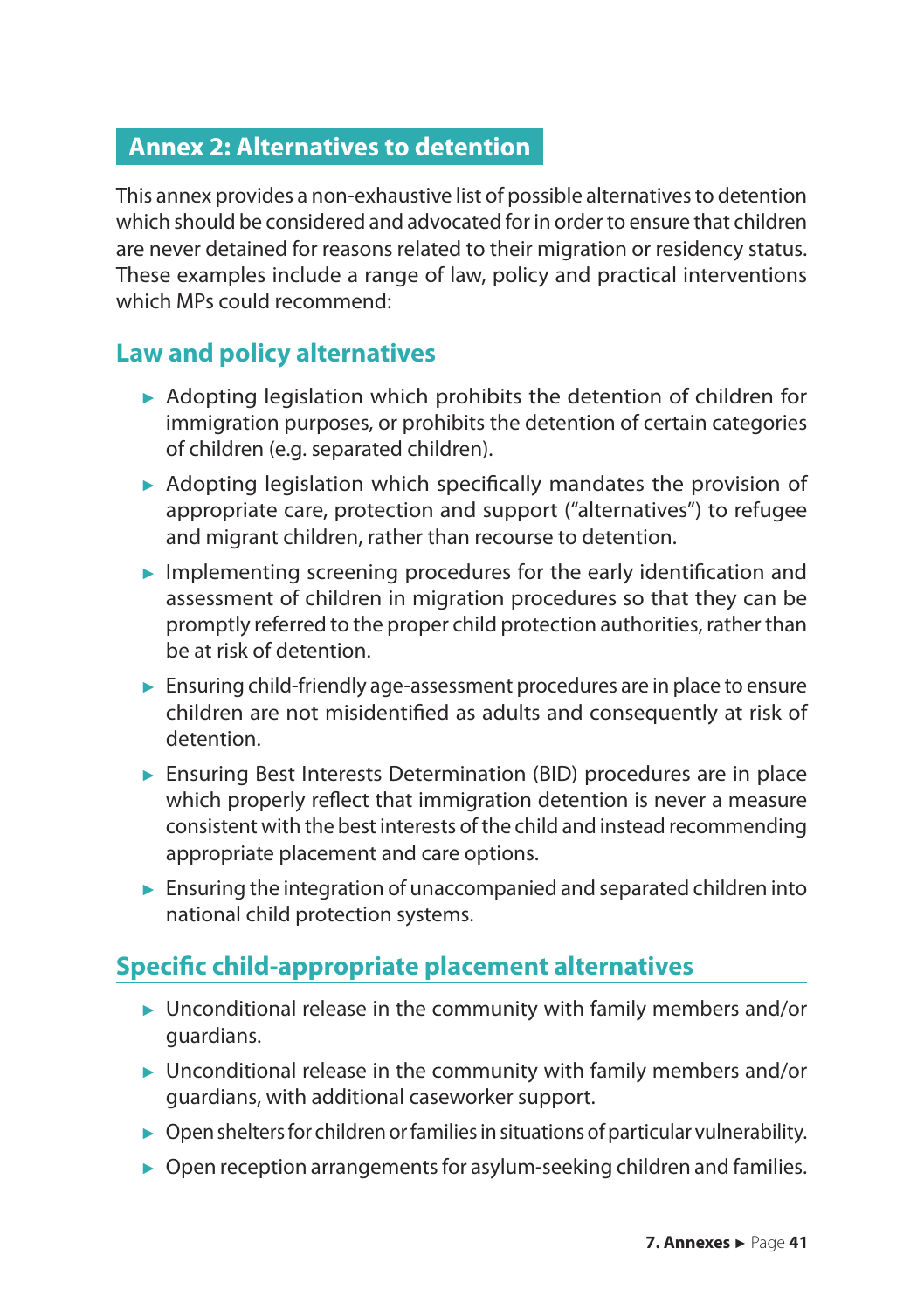- <span id="page-42-0"></span> $\blacktriangleright$  Family members and/or guardians live freely in the community but must report periodically to migration officials.
- $\blacktriangleright$  Family members and/or quardians live freely in the community but must reside in designated housing.

Return homes/coaching: Intensive case management and coaching support provided while families live freely in the community or in open family accommodation, so that families with children are able to voluntarily depart without the use of detention or forced deportation.

#### **Specific placement alternatives for unaccompanied and separated children**

- ► Kinship care: children are cared for by relatives or other caregivers close to the family and known to the child.
- ► Foster care: children are cared for in a household outside his/her family.
- ► Group care: children are cared for in small group homes that are run like a family home, with consistent caregivers.
- ► Supervised independent living: an adolescent child, or group of adolescent children, live independently but with case management support and community care arrangements provided.
- ► Residential care: this is provided in non-family-based group settings and includes transit/interim care centres, children's homes, orphanages, and children's villages. This should be a last option, used only where familybased care (e.g. foster care) or small group care arrangements are not possible, or would not be in the best interests of the child.

#### **Annex 3: Reporting guidelines**

This annex is conceived to assist parliamentarians in ensuring that when reporting on a visit they choose images and messages that respect human dignity and the best interests of the child.<sup>21</sup>

Reporting on children has unique challenges, and it is of utmost importance to avoid placing children at risk of retribution or stigmatisation as a result of reporting. While engaging with the media can form a key part of follow-up

<sup>21.</sup> See, UNICEF, *Reporting Guidelines,* March 2003, and Dóchas, *The Illustrative Guide to the Dóchas Code of Conduct on Images and Messages,* September 2012.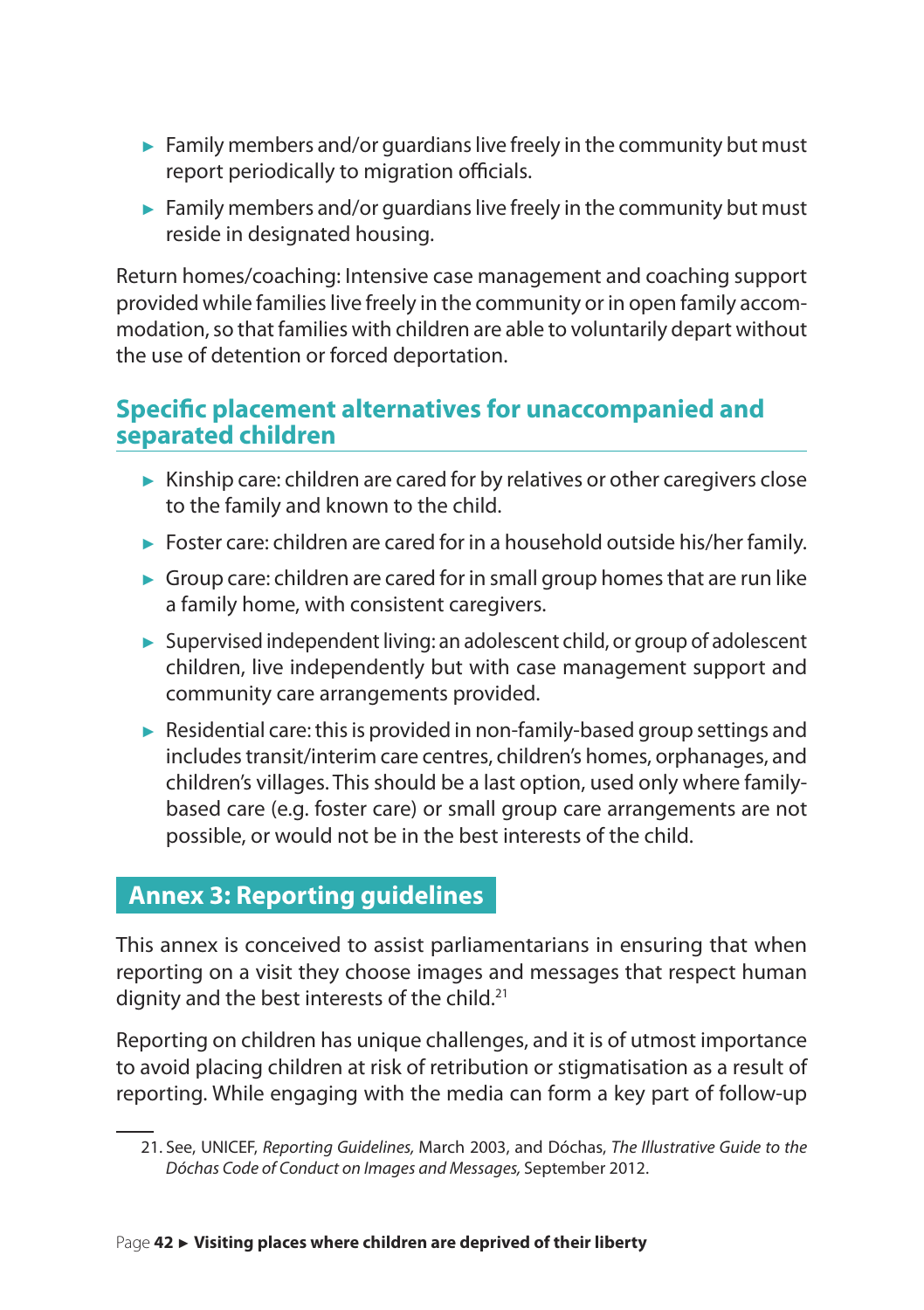action to a visit, it is recommended to use the media cautiously and strategically, bearing in mind the following guidelines:

- $\blacktriangleright$  Respect the dignity and rights of children at all times.
- ► Protect the best interests of the child over any other consideration, including over advocacy for children's issues and the promotion of child rights. When in doubt about whether a child is at risk, report on the general situation for children rather than on an individual child.
- ► Choose images and messages based on values of respect, equality, solidarity and justice.
- $\triangleright$  Do not publish an image or message which might put the child or their family at risk, even when identities are changed, obscured or not used.
- ► Avoid images and messages that potentially stereotype, sensationalise, or discriminate against people, situations or places.
- ► Use images and messages with the full understanding, participation and permission of the child.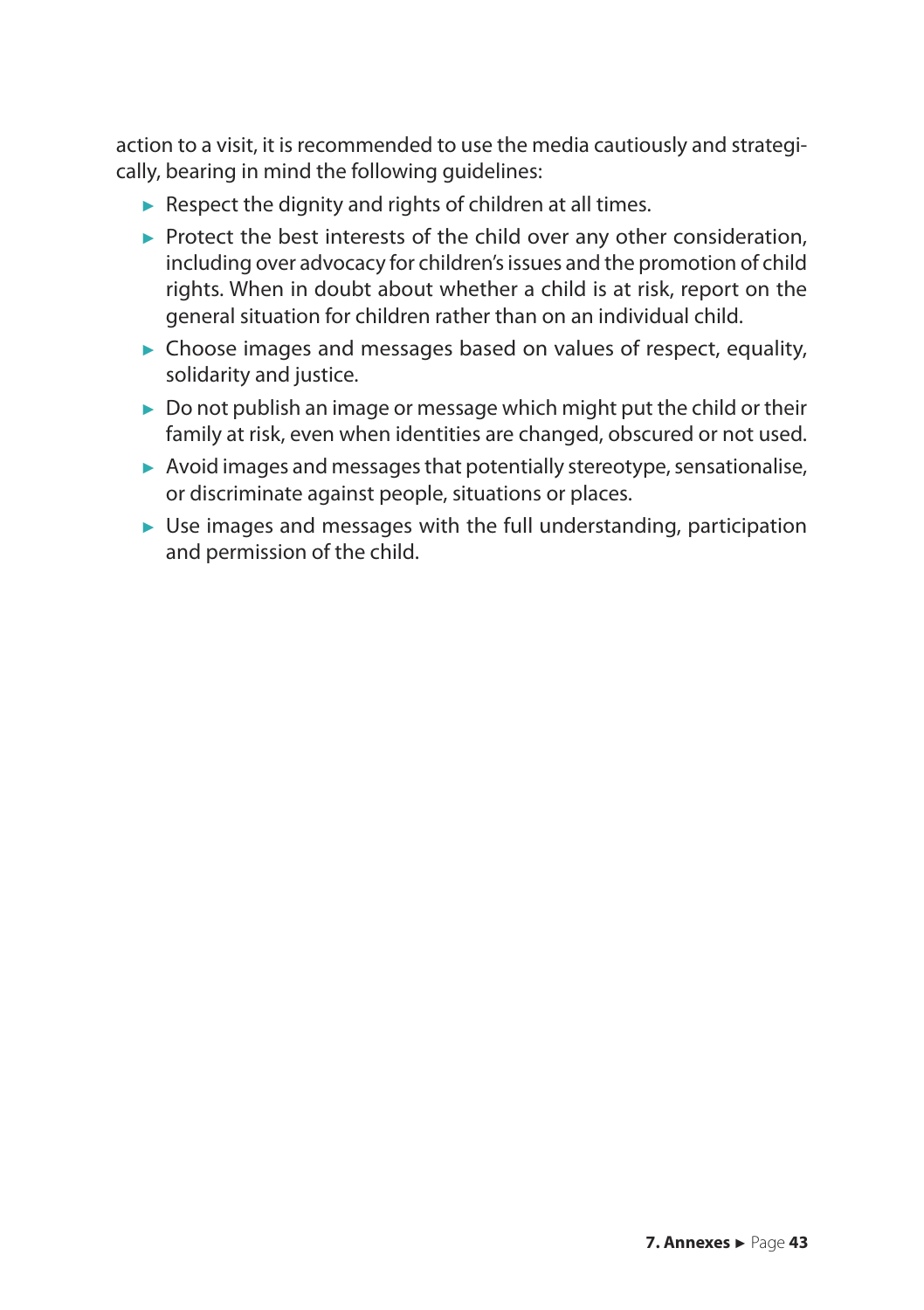#### <span id="page-44-0"></span>**Annex 4: Formula for an interview with a child**

#### **Before the interview**

- $\blacktriangleright$  Identify the child you would like to interview.
- ► Obtain their informed consent.
- $\blacktriangleright$  Take precautions to ensure the interview takes place in a private, confidential setting.
- ► Make sure the child is comfortable talking to you (check if they would prefer to talk to someone of the opposite gender, a different interpreter).
- ► Respect confidentiality.

#### **During the interview**

- ► Introduce yourself and the interpreter.
- $\blacktriangleright$  Remind the child that you will not repeat what they tell you to the detention staff, you are independent to the detention staff and the police.
- $\blacktriangleright$  Remind the child that they can stop the interview if they are no longer happy to talk to you.
- ► Do not give them false hope about your power to help them.
- ► Use open questions.
- ► Pay attention to your body language and tone of voice, do not be intimidating.
- ► Pay attention to his/her body language and attitude throughout the interview.
- ► Do not give biased information.
- $\blacktriangleright$  Remember to thank the child for talking to you.

Remember throughout the interview you must DO NO HARM; if the child is distressed by questions or memories, it may be appropriate for you to interrupt the interview and even to seek medical help. You are not there to interrogate the child but to listen to their concerns and gather information. If you use this checklist too mechanically you may give the child the impression that you are interrogating or cross-examining them and this will not be in their best interest.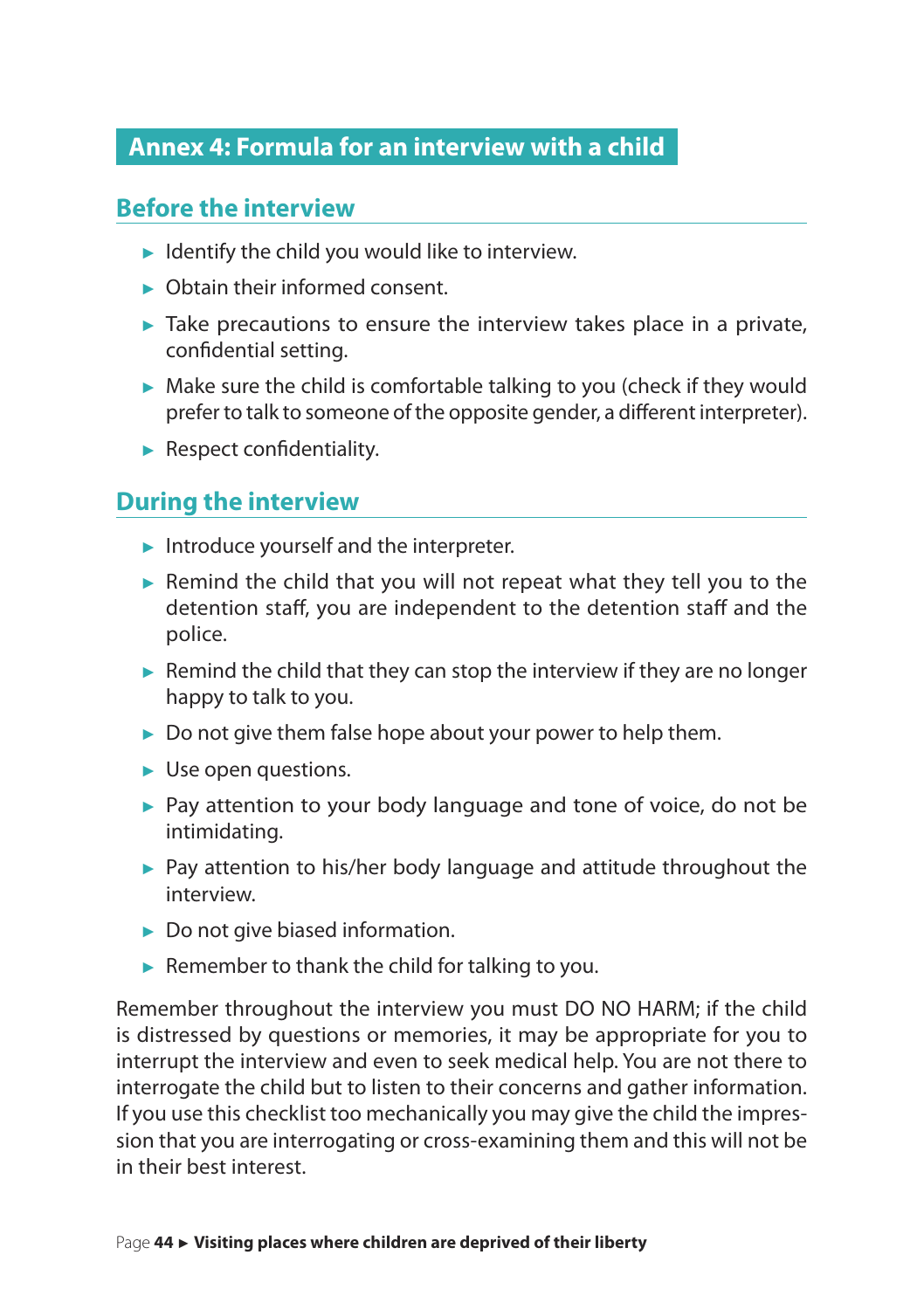#### **Key questions to cover during the interview**

- ► How long has the child been detained?
- $\triangleright$  Does the child know why they are being detained?
- ► Did the authorities talk to the child about alternatives to detention?
- ► How has the child been impacted by detention? How does detention make the child feel?
- ► What do they feel about the detention centre? The guards? The other detainees (children and adults)? Why?
- ► Does the child have access to education, recreation, leisure and health care? How long do they spend outside their cell?
- $\blacktriangleright$  Has the child been separated from their parents in detention? If so, when did they last see their parents?
- ► Are the children separated from adults who are not members of their family?
- ► (if appropriate) Has the child been subject to an age assessment procedure?
- $\blacktriangleright$  If the child is unaccompanied, have they been appointed a quardian? Do they communicate with their guardian, and how often do they meet?
- ► Have the authorities talked to the child about trying to reunite them with their family members?

#### **After the interview**

- ► Debrief with your colleagues, cross-check your impressions, records and observations.
- $\blacktriangleright$  Follow-up according to your visit plan (reports, parliamentary questions, media spots, individual case follow-up etc.).
- ► Report to appropriate bodies: do you need to inform staff about a safeguarding problem you have observed? Do you need to inform external protection mechanisms or ombudspersons about a situation you have observed?
- ► Talk to your parliamentarian colleagues about your visit and join the campaign to end immigration detention of children.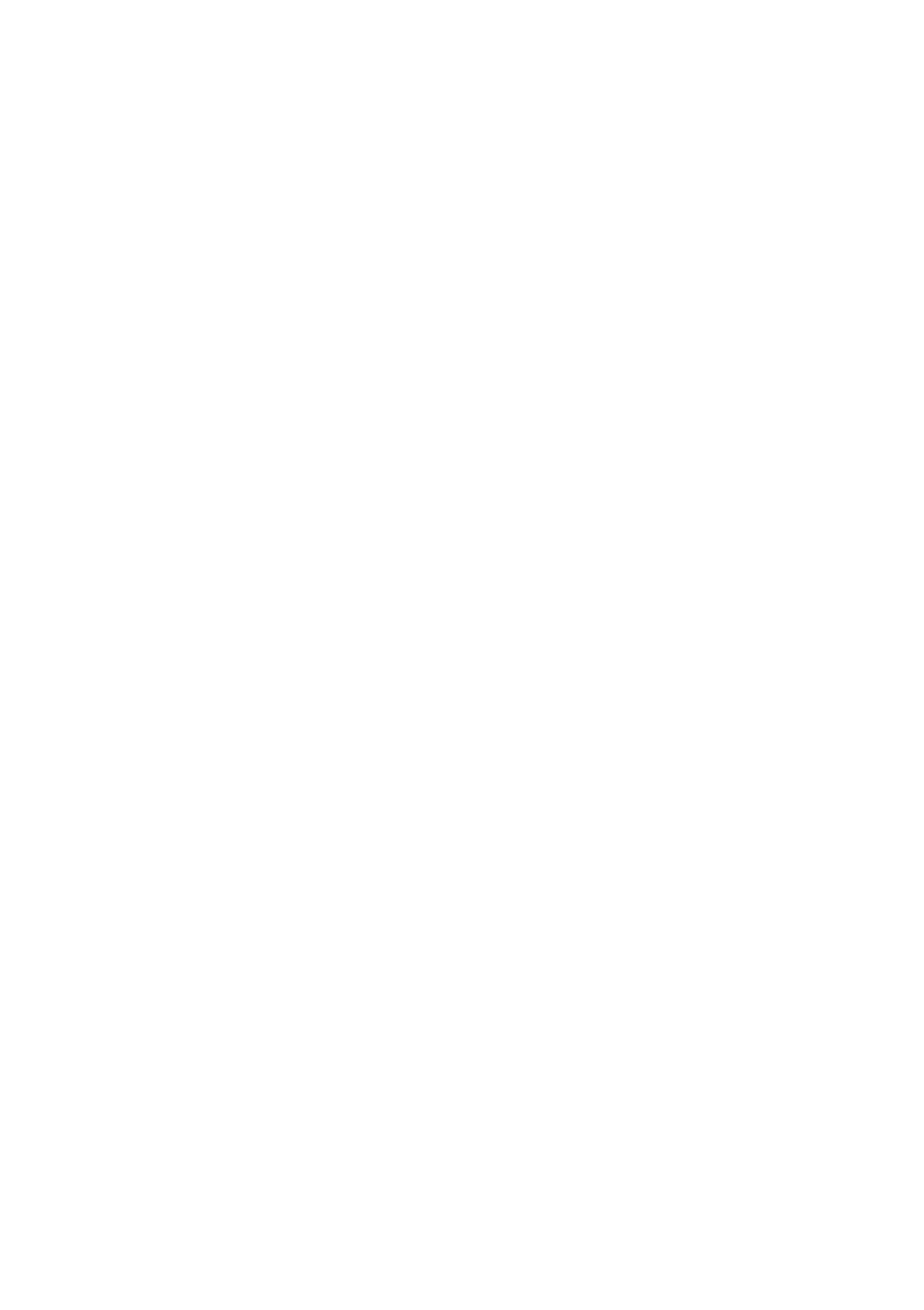## <span id="page-47-0"></span>**8. Selected bibliography**

Association for the Prevention of Torture and United Nations High Commissioner for Refugees (2014), Monitoring immigration detention: practical manual http://www.apt.ch/content/files\_res/monitoring-immigration-detention practical-manual.pdf

Council of Europe (2013), Visiting immigration detention centres: A guide for parliamentarians

http://website-pace.net/documents/10704/109544/20130924-GuideDetention Centres-EN.pdf/f896709f-cc33-4427-83dc-aeacb3f825d7

Defence for Children International-Belgium (2016), Practical guide: monitoring places where children are deprived of their liberty http://www.childrensrightsbehindbars.eu/images/Guide/Practical\_Guide.pdf

European Committee for the Prevention of Torture and Inhuman or Degrading Treatment or Punishment (2017), factsheet on immigration detention, CPT/ Inf (2017)3

https://rm.coe.int/CoERMPublicCommonSearchServices/DisplayDCTMConte nt?documentId=09000016806fbf12

European Court of Human Rights, Factsheet – Migrants in detention http://echr.coe.int/Documents/FS\_Migrants\_detention\_ENG.pdf

International Detention Coalition, Children in Immigration Detention, Position Paper

http://idcoalition.org/wp-content/uploads/2009/01/childrenpositionpape.pdf

International Detention Coalition (2015), There are alternatives, A handbook for preventing unnecessary immigration detention http://idcoalition.org/publication/view/there-are-alternatives-revised-edition/

Parliamentary Assembly of the Council of Europe, Resolution 2020 (2014) on the alternatives to immigration detention of children

http://semantic-pace.net/tools/pdf.aspx?doc=aHR0cDovL2Fzc2VtYmx5LmNvZ S5pbnQvbncveG1sL1hSZWYvWDJILURXLWV4dHIuYXNwP2ZpbGVpZD0yMTI5 NSZsYW5nPUVO&xsl=aHR0cDovL3NlbWFudGljcGFjZS5uZXQvWHNsdC9QZGYv WFJlZi1XRC1BVC1YTUwyUERGLnhzbA==&xsltparams=ZmlsZWlkPTIxMjk1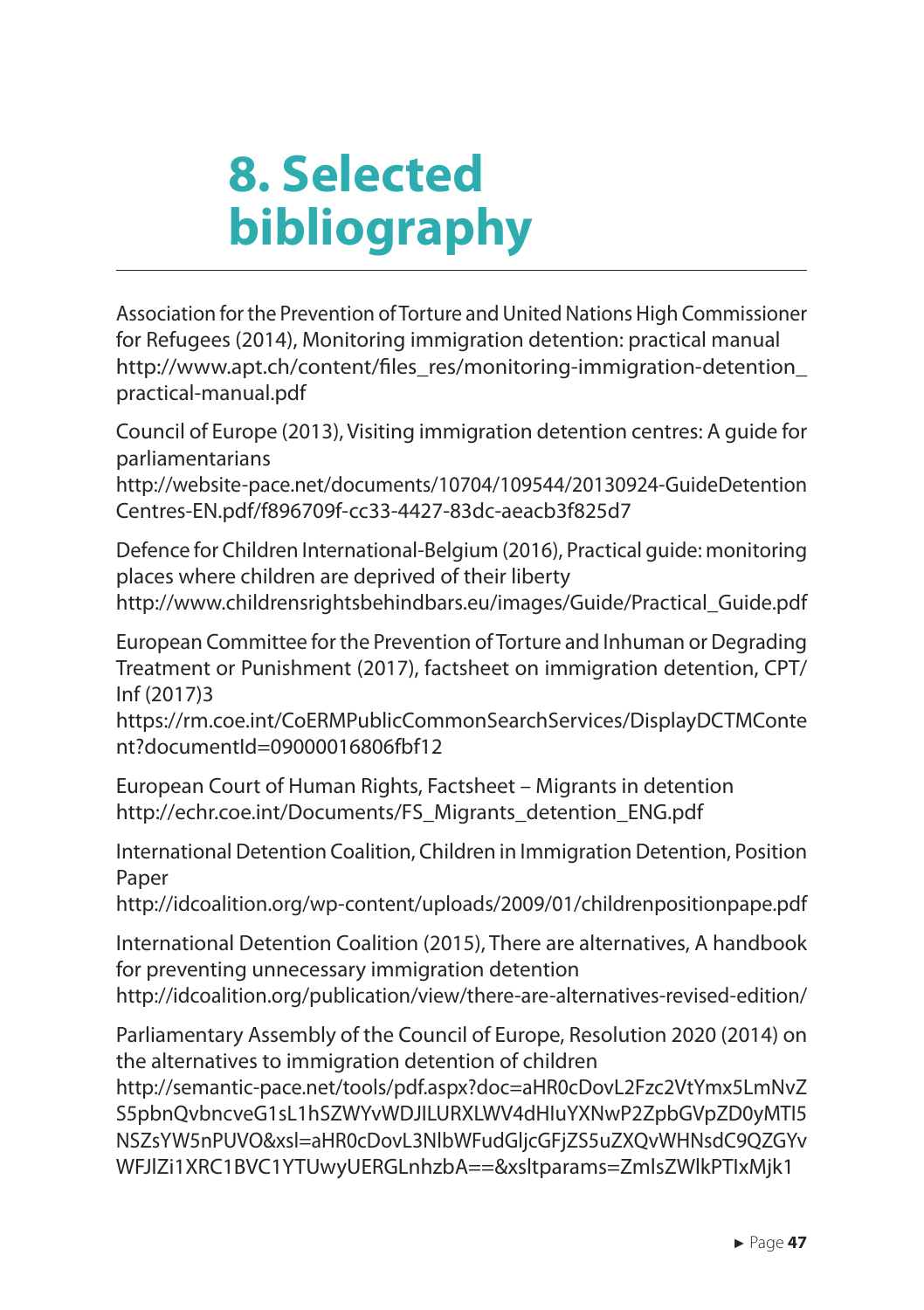United Nations Committee on the Rights of the Child (2005), General Comment No. 6 on treatment of unaccompanied and separated children outside their country of origin, CRC/GC/2005/6

http://www2.ohchr.org/english/bodies/crc/docs/GC6\_en.doc

United Nations High Commissioner for Refugees (2017), UNHCR's position regarding the detention of refugee and migrant children in the migration context

http://www.refworld.org/docid/5885c2434.html